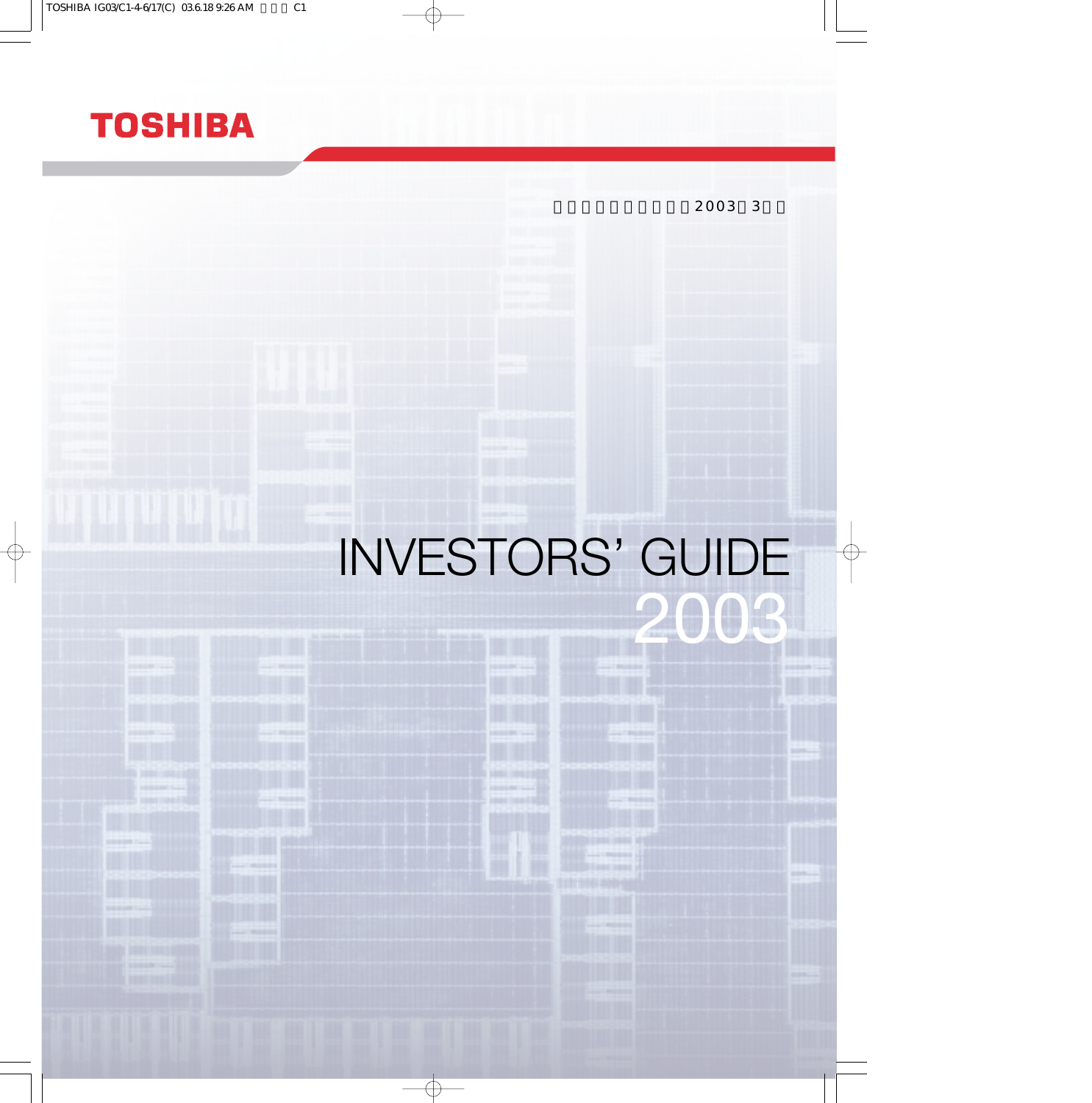The Toshiba Group of companies continues to develop, manufacture and market products and services that contribute to a better quality of life. In the lifecycles of its products and in all its corporate activities, Toshiba endeavors to support sustainable development through business practices that lessen environmental burdens.

The business reforms that Toshiba formulated in FY2001 (ended March 31, 2002) included measures to reduce procurement costs, fixed costs and assets. Their success led to profitability in all business segments in FY2002.

The medium-term business plan announced in March 2003 focuses on the emerging broadband society and identifies three domains—digital products, electronic devices and social infrastructure—where Toshiba can take full advantage of its technical expertise to continually create markets and achieve growth. Alongside this, Toshiba will reform its Group operating structure as a means to secure stable high earnings.

| 2001   |               |   |   |
|--------|---------------|---|---|
| 2002   |               |   |   |
| 2003 3 |               |   |   |
|        | $\mathcal{P}$ | 3 | 3 |

### **CONTENTS**

| Performance Highlights                       |    |
|----------------------------------------------|----|
| <b>Financial Summary</b>                     |    |
| Main Consolidated Financial Indicators       |    |
| Geographic Segment Performance               |    |
| Sales by Region                              |    |
| <b>Industry Segment Performance</b>          |    |
| New Industry Segment Performance             |    |
| <b>Consolidated Balance Sheets</b>           |    |
| <b>Consolidated Statements of Operations</b> |    |
| <b>Quarterly Performance Highlights</b>      |    |
| <b>Consolidated Statements of Cash Flows</b> |    |
| <b>Major Products</b>                        |    |
| <b>Consolidated Subsidiaries</b>             | 15 |
| <b>Common Stock Information</b>              | 16 |
| Corporate Data                               |    |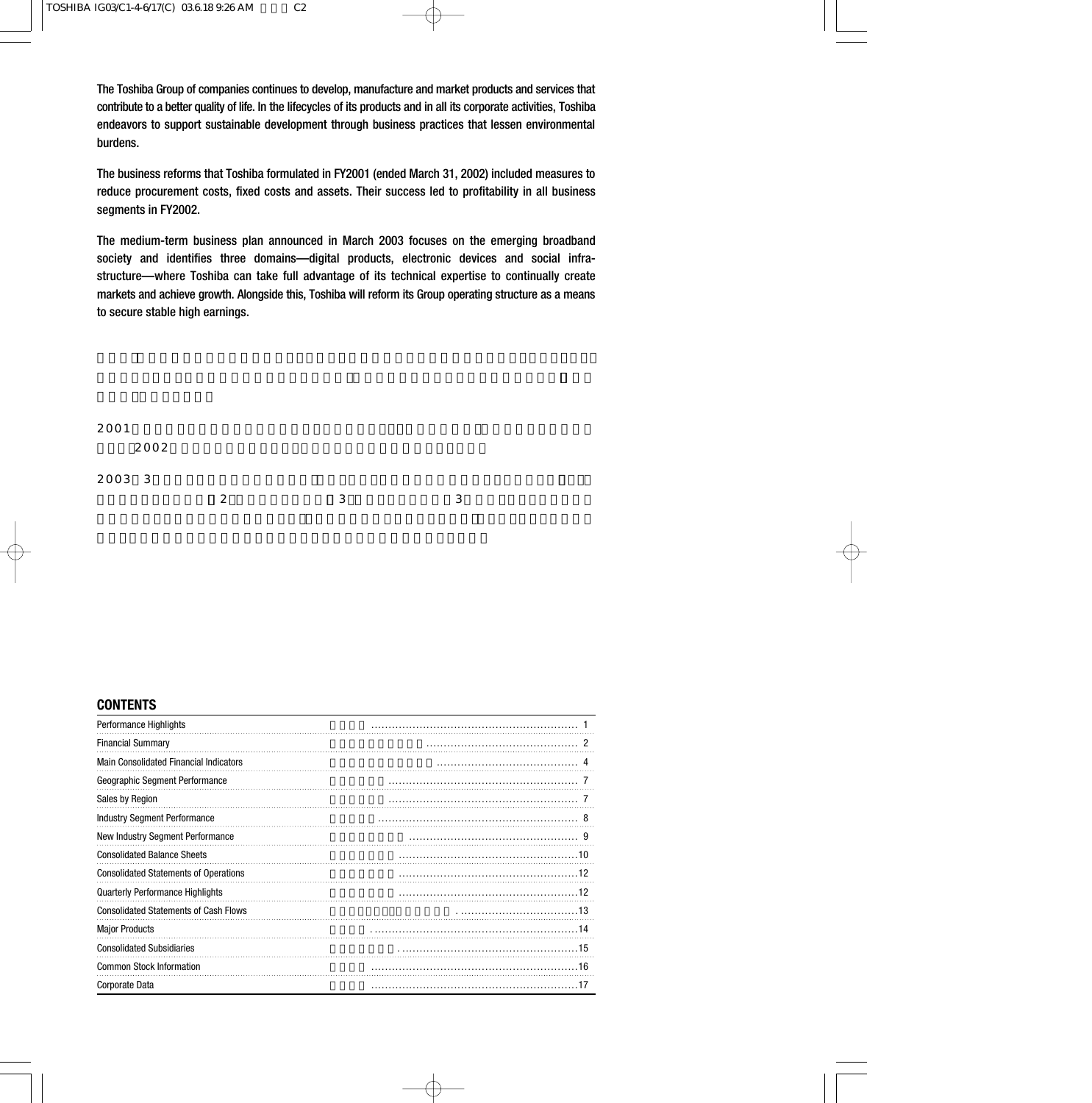# **Performance Highlights**

| <b>Toshiba Corporation and Its Subsidiaries</b> |      |
|-------------------------------------------------|------|
| Years ended March 31                            | 3 31 |

|                                       | 2001     | 2002     | 2003 |
|---------------------------------------|----------|----------|------|
| Net Sales (¥ billion)                 | ¥5.951.4 | ¥5.394.0 |      |
| Operating Income (Loss) (¥ billion)   | 232 1    | (113.6)  |      |
| Net Income (Loss) (¥ billion)         | 96.2     | (254.0)  |      |
| Per Share of Common Stock (¥)         |          |          |      |
| Net income (loss)                     |          |          |      |
| Basic                                 | 29.88    | 78.91    |      |
| Diluted                               | 29 71    | (78.91)  |      |
| Price/Earnings Ratio - PER (times)*   | 24.5     |          |      |
| Price/Book Value Ratio - PBR (times)* | 2.3      | 2.6      |      |
| Price/Cash Flow Ratio - PCFR (times)* |          |          |      |

\*Note: The share price used for these calculations is the closing price on the Tokyo Stock Exchange on the last working day of March.

### **Net Sales**



 $\sim$  3

300  $-200$ -100  $\mathbf{0}$ 200 **'01 '02 '03** 300 Operating Income (Loss) 営業利益(損失)� See page 4–5.

Net Income (Loss)



**Operating Income (Loss) and Net Income (Loss)**

**ROE**



**PBR**



**Net Income (Loss) per Share PER**

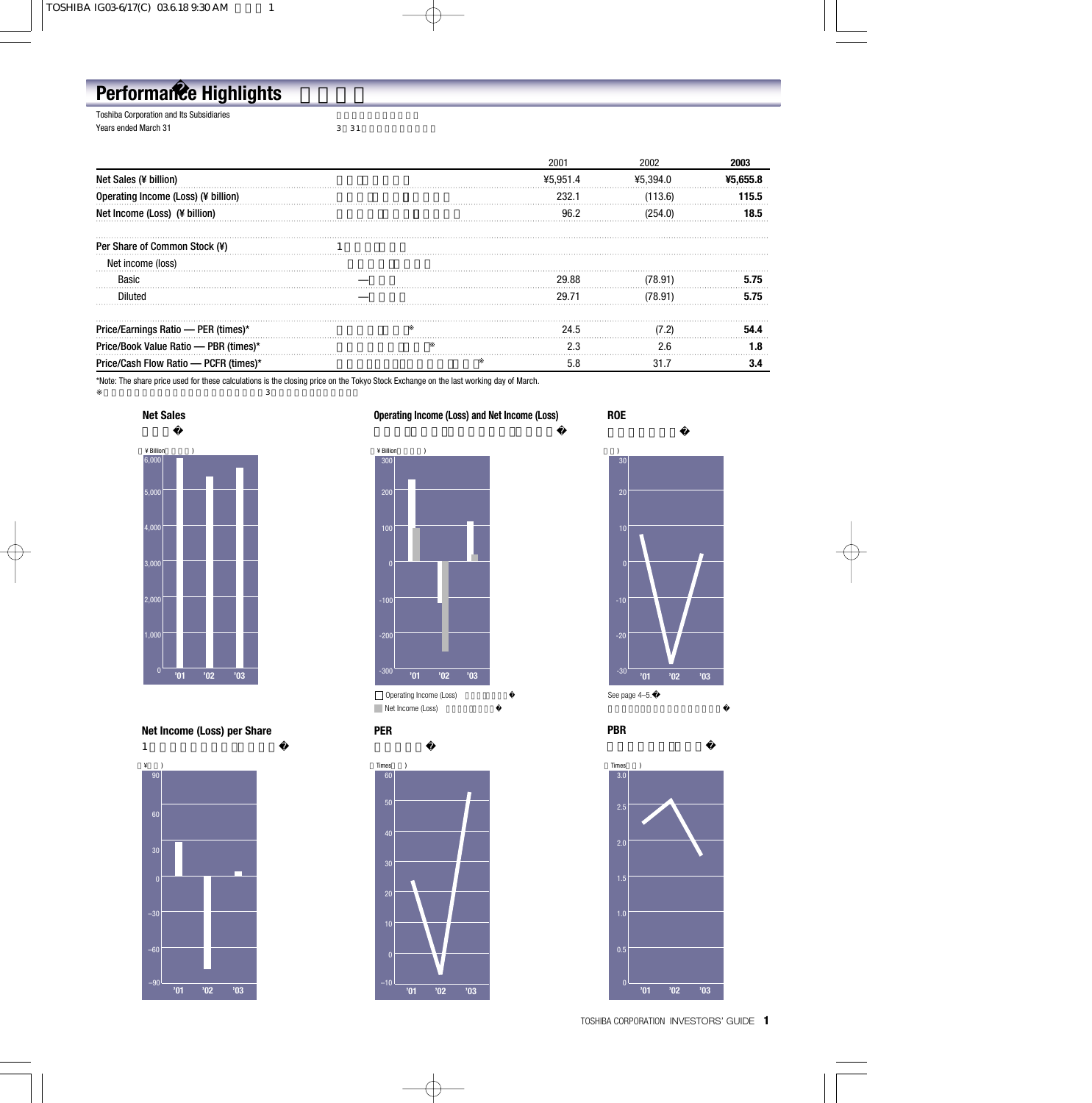# **Financial Summary**

| <b>Toshiba Corporation and Its Subsidiaries</b> |                     |
|-------------------------------------------------|---------------------|
| Years ended March 31                            | $3 \overline{3}$ 31 |

| Millions of yen, except per share amounts                   | 1993       | 1994       | 1995         |  |
|-------------------------------------------------------------|------------|------------|--------------|--|
| <b>Net Sales</b>                                            | ¥4,627,499 | ¥4,702,334 | ¥4,864,015   |  |
| <b>Cost of Sales</b>                                        | 3,300,853  | 3,371,517  | 3,435,146    |  |
| Selling, General and Administrative Expenses                | 1,246,418  | 1,224,081  | 1,260,053    |  |
| <b>Operating Income (Loss)</b>                              | 80,228     | 106,736    | 168.816      |  |
| Income (Loss) before Income Taxes and Minority Interest     | 85,982     | 90,190     | 120,674      |  |
| <b>Income Taxes</b>                                         | 63,045     | 75,506     | 67,607       |  |
| Net Income (Loss)                                           | 20,551     | 12,140     | 44,693       |  |
| Per Share of Common Stock (¥)                               |            |            |              |  |
| Net income (loss)                                           |            |            |              |  |
| Basic                                                       |            | ¥3.78      | ¥13.89       |  |
| Diluted                                                     |            | 3.78       | 13.54        |  |
| Cash dividends                                              | ¥10.00     | 10.00      | 10.00        |  |
| <b>Total Assets</b>                                         | ¥5,629,875 | ¥5,350,690 | ¥5,598,565   |  |
| <b>Shareholders' Equity</b>                                 | 1,148,813  | 1,117,725  | 1,255,083    |  |
| <b>Capital Expenditures (Property, Plant and Equipment)</b> | 354,662    | 344,600    | 293,823<br>. |  |
| Depreciation                                                | 255,399    | 255,553    | 283,575      |  |
| <b>R&amp;D Expenditures</b>                                 | 311,750    | 311,435    | 302,171      |  |
| <b>Number of Shareholders</b>                               | 445,120    | 423,125    | 424,828      |  |
| <b>Number of Employees</b>                                  | 173,000    | 175,000    | 190,000      |  |
|                                                             |            |            |              |  |

Notes: 1. Basic earnings per share is computed based on the weighted-average number of shares of common stock outstanding during the period. Diluted earnings per share assumes the dilution that would occur if dilutive convertible debentures were converted into common stock.

2. Beginning with the fiscal year ended March 31, 2001, Toshiba has adopted Statement of Financial Accounting Standards (SFAS) No. 115, "Accounting for Certain Investments in Debt and Equity Securities." Prior-period data for the fiscal years ended from March 31, 1995 through 2000 has been restated to conform with SFAS No. 115 (data of March 31, 1993 and 1994 has not been restated).

3. Beginning with the fiscal year ended March 31, 1998, revenues and expenses from financial services, real estate leasing and sales, and other operations are reported as operating activities whereas they were reported as non-operating activities in prior periods. Prior-period data for the fiscal years ended from March 31, 1994 through 1997 has been reclassified to conform with the current classification (data for March 31, 1993 has not been reclassified).

### **Cash Flows**

| Millions of yen                                                                            | 1993       | 1994       | 1995       |
|--------------------------------------------------------------------------------------------|------------|------------|------------|
| <b>Cash Flows from Operating Activities:</b>                                               |            |            |            |
| Net income (loss)                                                                          | ¥ 20.551   | ¥ 12.140   | ¥44.693    |
| Adjustments to reconcile net income (loss)<br>to net cash provided by operating activities | 248,965    | 254,326    | 347,912    |
| Net cash provided by operating activities                                                  | 269,516    | 266,466    | 392,605    |
| <b>Cash Flows from Investing Activities:</b>                                               |            |            |            |
| Net cash used in investing activities                                                      | (397, 324) | (231,030)  | (321, 619) |
| <b>Cash Flows from Financing Activities:</b>                                               |            |            |            |
| Net cash provided by (used in)<br>financing activities                                     | 18,871     | (170, 612) | (18, 987)  |
| <b>Effect of Exchange Rate Changes on Cash</b><br>and Cash Equivalents                     | 19,787     | 29,332     | 5,433      |
| Net Increase (Decrease) in Cash and Cash Equivalents                                       | (89, 150)  | (105, 844) | 57,432     |
| Cash and Cash Equivalents at Beginning of Year                                             | 790,595    | 701,445    | 595,601    |
| Cash and Cash Equivalents at End of Year                                                   | 701,445    | 595,601    | 653,033    |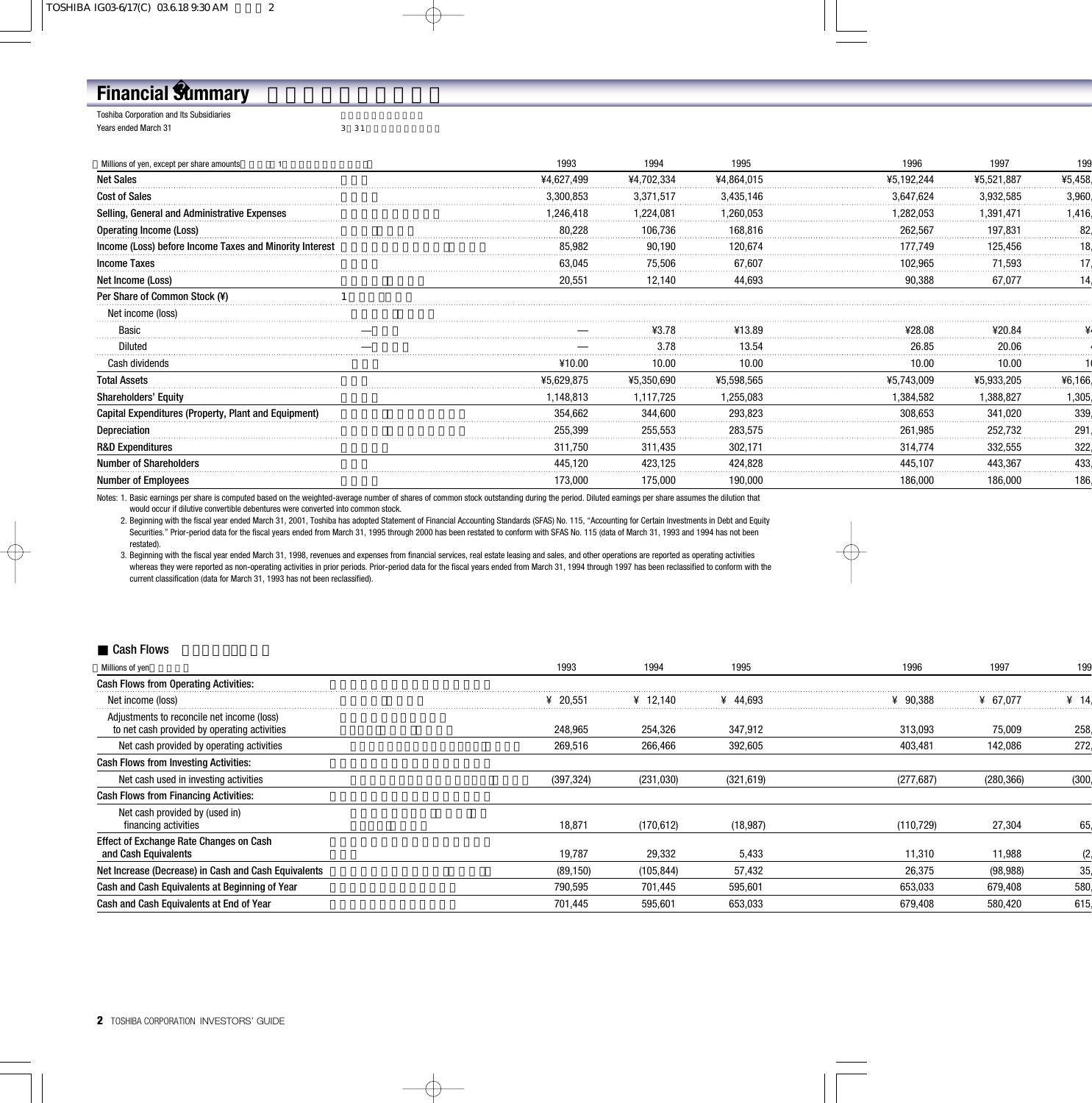| 1996               | 1997        | 1998       | 1999       | 2000       | 2001       | 2002         | 2003       |
|--------------------|-------------|------------|------------|------------|------------|--------------|------------|
| ¥5,192,244         | ¥5.521.887  | ¥5,458,498 | ¥5,300,902 | ¥5,749,372 | ¥5,951,357 | ¥5,394,033   | ¥5,655,778 |
| 3,647,624          | 3,932,585   | 3,960,158  | 3,890,622  | 4,254,444  | 4,323,525  | 4,070,130    | 4,146,460  |
| 1.282.053          | 1.391.471   | 1,416,046  | 1.379.797  | 1,393,959  | 1.395.699  | 1,437,478    | 1,393,776  |
| 262.567            | 197,831     | 82.294     | 30,483     | 100,969    | 232,133    | (113, 575)   | 115,542    |
| 177,749            | 125,456     | 18,748     | 11,218     | (44, 844)  | 188,099    | (376, 687)   | 53,123     |
| 102,965            | 71,593      | 17,313     | 20,901     | (4,530)    | 96,145     | (113, 915)   | 48,532     |
| 90,388             | 67,077      | 14,723     | (9,095)    | (32,903)   | 96,168     | (254, 017)   | 18,503     |
| ¥28.08             | ¥20.84      | ¥4.57      | 4(2.83)    | 4(10.22)   | ¥29.88     | $*(78.91)$   | ¥5.75      |
| 26.85              | 20.06       | 4.57       | (2.83)     | (10.22)    | 29.71      | (78.91)      | 5.75       |
| 10.00              | 10.00       | 10.00      | 6.00       | 3.00       | 10.00      | $\mathbf{0}$ | 3.00       |
| ¥5.743.009         | ¥5,933,205  | ¥6,166,323 | ¥6.101.929 | ¥5.780.006 | ¥5,724,564 | ¥5,407,782   | ¥5,238,936 |
| 1,384,582          | 1,388,827   | 1,305,946  | 1,128,753  | 1,060,099  | 1,047,925  | 705,314      | 571,064    |
| 308.653            | 341.020     | 339.584    | 375.464    | 298.512    | 269.545    | 348,235      | 230,512    |
| 261.985            | 252.732     | 291.418    | 309.836    | 329.630    | 308.294    | 311.208      | 237,888    |
| 314,774            | 332,555     | 322,928    | 316,703    | 334,398    | 327,915    | 326,170      | 331,494    |
| 445.107            | 443.367     | 433.240    | 404.283    | 380.744    | 438.469    | 475.649      | 486,702    |
| 186,000            | 186,000     | 186,000    | 198,000    | 190,870    | 188,042    | 176,398      | 165,776    |
| 1.<br>$\mathbf{1}$ |             |            |            |            |            |              |            |
| 2.2001             | 3<br>2001 3 | 115        | 1993 3     | 1994 3     | 1995 3     | 2000 3       |            |
| 3.1998 3           |             |            |            |            | 1994 3     | 1997 3       |            |
|                    | 1998 3      |            | 1993 3     |            |            |              |            |

l

| 1996       | 1997       | 1998       | 1999         | 2000         | 2001       | 2002       | 2003       |
|------------|------------|------------|--------------|--------------|------------|------------|------------|
| ¥ 90,388   | ¥ 67,077   | ¥ 14,723   | (9,095)<br>¥ | ¥ $(32,903)$ | ¥ 96,168   | 4(254.017) | 18,503     |
| 313,093    | 75,009     | 258,047    | 274,042      | 468,849      | 357,473    | 403,182    | 253,100    |
| 403,481    | 142,086    | 272,770    | 264,947      | 435,946      | 453,641    | 149,165    | 271,603    |
| (277, 687) | (280, 366) | (300, 206) | (280,069)    | (293, 154)   | (176, 747) | (325, 579) | (147, 988) |
| (110, 729) | 27,304     | 65,579     | (94, 322)    | (158, 676)   | (285, 648) | 53,495     | (159, 756) |
| 11,310     | 11,988     | (2,628)    | (8,739)      | (16, 631)    | 31,112     | 5,756      | (7, 193)   |
| 26,375     | (98, 988)  | 35,515     | (118, 183)   | (32, 515)    | 22,358     | (117, 163) | (43, 334)  |
| 653,033    | 679,408    | 580,420    | 615,935      | 497,752      | 465,237    | 487,595    | 370,432    |
| 679,408    | 580,420    | 615,935    | 497,752      | 465,237      | 487,595    | 370,432    | 327,098    |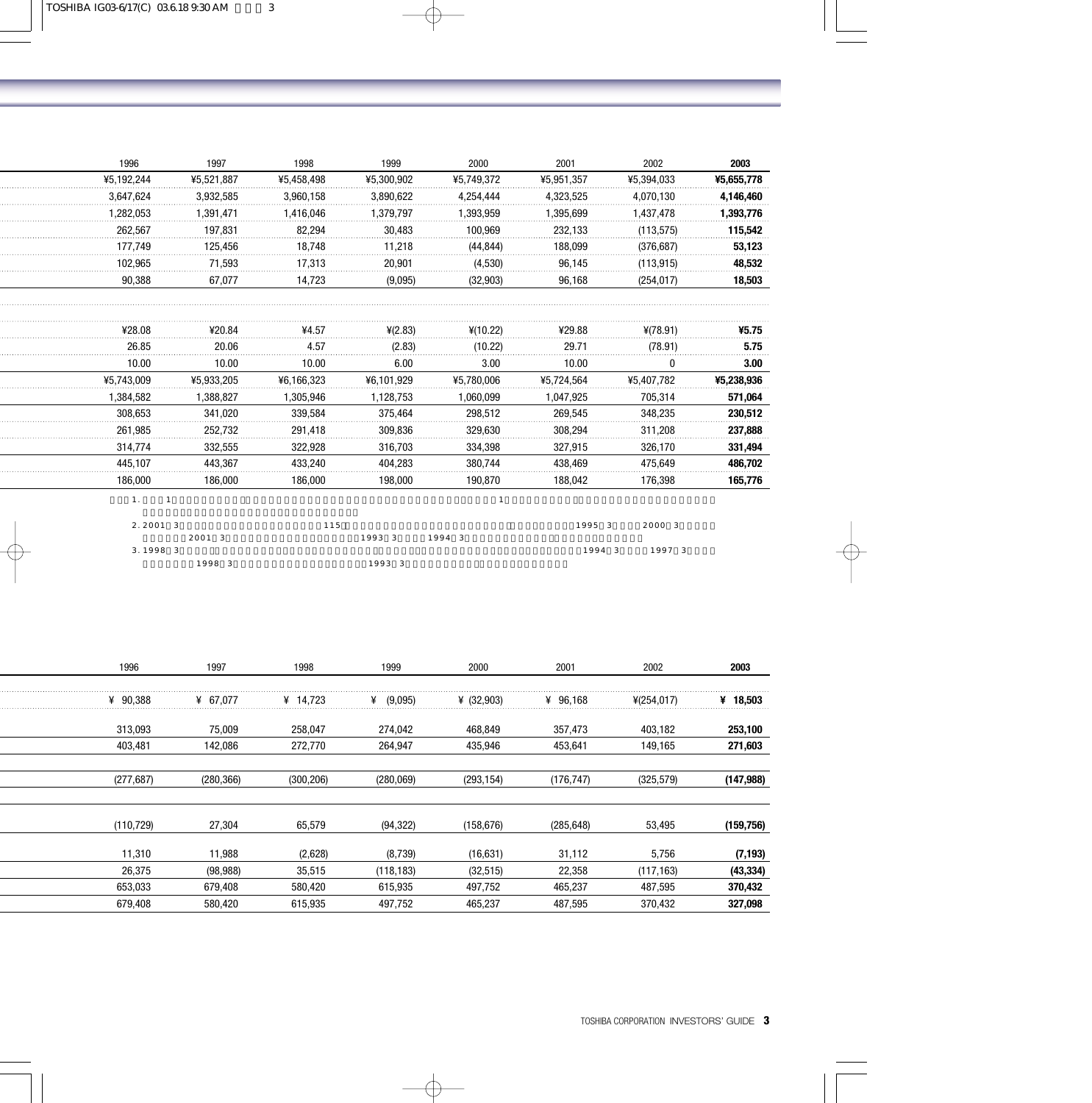# **Main Consolidated Financial Indicators**

| <b>Toshiba Corporation and Its Subsidiaries</b> |      |
|-------------------------------------------------|------|
| Years ended March 31                            | 3 31 |

| <b>Billions of yen</b>                                                |              |              |                  | 1994    | 1995    | 1996    |  |
|-----------------------------------------------------------------------|--------------|--------------|------------------|---------|---------|---------|--|
| Net Sales, Operating Income (Loss)<br>and Net Income (Loss)           |              |              |                  |         |         |         |  |
| Net sales                                                             |              |              |                  | 4,702.3 | 4.864.0 | 5,192.2 |  |
| Cost of sales                                                         |              |              |                  | 3,371.5 | 3,435.1 | 3,647.6 |  |
| Selling, general and administrative expenses                          |              |              |                  | 1,224.1 | 1,260.1 | 1,282.0 |  |
| Operating income (loss)                                               |              |              |                  | 106.7   | 168.8   | 262.6   |  |
| Income (Loss) before income taxes and minority interest               |              |              |                  | 90.2    | 120.7   | 177.7   |  |
| Net income (loss)                                                     |              |              |                  | 12.1    | 44.7    | 90.4    |  |
| <b>Profitability Ratios</b>                                           |              |              |                  |         |         |         |  |
| Operating income ratio (%)*1                                          |              |              |                  | 2.3     | 3.5     | 5.1     |  |
| Return on sales (%)*2                                                 |              |              |                  | 0.3     | 0.9     | 1.7     |  |
| Cost of sales/Net sales (%)                                           |              |              |                  | 71.7    | 70.6    | 70.2    |  |
| Selling, general and administrative expenses ratio (%)                |              |              |                  | 26.0    | 25.9    | 24.7    |  |
| Total Assets, Total Shareholders' Equity<br>and Interest-Bearing Debt |              |              |                  |         |         |         |  |
| <b>Total assets</b>                                                   |              |              |                  | 5,350.7 | 5,598.6 | 5,743.0 |  |
| Total shareholders' equity                                            |              |              |                  | 1,117.7 | 1,255.1 | 1,384.6 |  |
| Interest-bearing debt                                                 |              |              |                  | 1,875.8 | 1,915.7 | 1,810.7 |  |
| Long-term debt                                                        |              |              |                  | 1,010.4 | 1,039.0 | 672.7   |  |
| Short-term debt                                                       |              |              |                  | 865.4   | 876.7   | 1,138.0 |  |
| Shareholders' equity ratio (%)*3                                      |              |              |                  | 20.9    | 22.4    | 24.1    |  |
| Debt/Equity ratio (times)*4                                           |              |              |                  | 1.7     | 1.5     | 1.3     |  |
| <b>Return Indicators</b>                                              |              |              |                  |         |         |         |  |
| Return on equity (ROE) (%)*5                                          |              | 5            |                  | 1.1     | 3.8     | 6.8     |  |
| Return on total assets (ROA) (%)*6                                    |              | $\mathbf{6}$ |                  | 0.2     | 0.8     | 1.6     |  |
| Per Share Value Indicators                                            | $\mathbf{1}$ |              |                  |         |         |         |  |
| Earnings per share - Basic (EPS) (¥)                                  |              |              |                  | 3.78    | 13.89   | 28.08   |  |
| Earnings per share - Diluted (EPS) (¥)                                |              |              |                  | 3.78    | 13.54   | 26.85   |  |
| <b>Efficiency Indicators</b>                                          |              |              |                  |         |         |         |  |
| Inventory turnover (times)*7                                          |              |              |                  | 4.14    | 4.36    | 4.71    |  |
| Asset turnover (times)*8                                              |              |              |                  | 0.86    | 0.89    | 0.92    |  |
| Inventory turnover (days)*9                                           |              | 9            |                  | 88.19   | 83.67   | 77.41   |  |
| <b>Liquidity Indicators</b>                                           |              |              |                  |         |         |         |  |
| Debt/Cash flow ratio (%)*10                                           |              |              | 10 <sup>10</sup> | 13.96   | 18.05   | 19.06   |  |
| Interest coverage ratio (times)*11                                    |              |              | 11               | 2.1     | 2.9     | 4.8     |  |
| <b>Investment Ratios</b>                                              |              |              |                  |         |         |         |  |
| Price/Earnings ratio - PER (times)*12                                 |              |              |                  | 195.0   |         | 28.9    |  |
| Price/Cash flow ratio - PCFR (times)*13, 14                           |              |              | 13, 14           |         |         |         |  |
| <b>Dividends and Payout Ratio</b>                                     |              |              |                  | 8.7     | 5.5     | 7.4     |  |
|                                                                       |              |              |                  |         |         |         |  |
| Dividends per share (¥)                                               |              |              |                  | 10.00   | 10.00   | 10.00   |  |
| Payout ratio (%)*15                                                   |              |              |                  | 264.7   | 72.0    | 35.6    |  |
| <b>Corporate Value</b>                                                |              |              |                  |         |         |         |  |
| Free cash flow (¥ billion)*16                                         |              |              |                  | 35.4    | 71.0    | 125.8   |  |
| Market capitalization (¥ billion)* <sup>1</sup>                       |              |              |                  | 2,368.5 | 1,896.0 | 2,613.8 |  |
| *1-17: See accompanying notes on page 6.                              | $1 \t17$     | 6            |                  |         |         |         |  |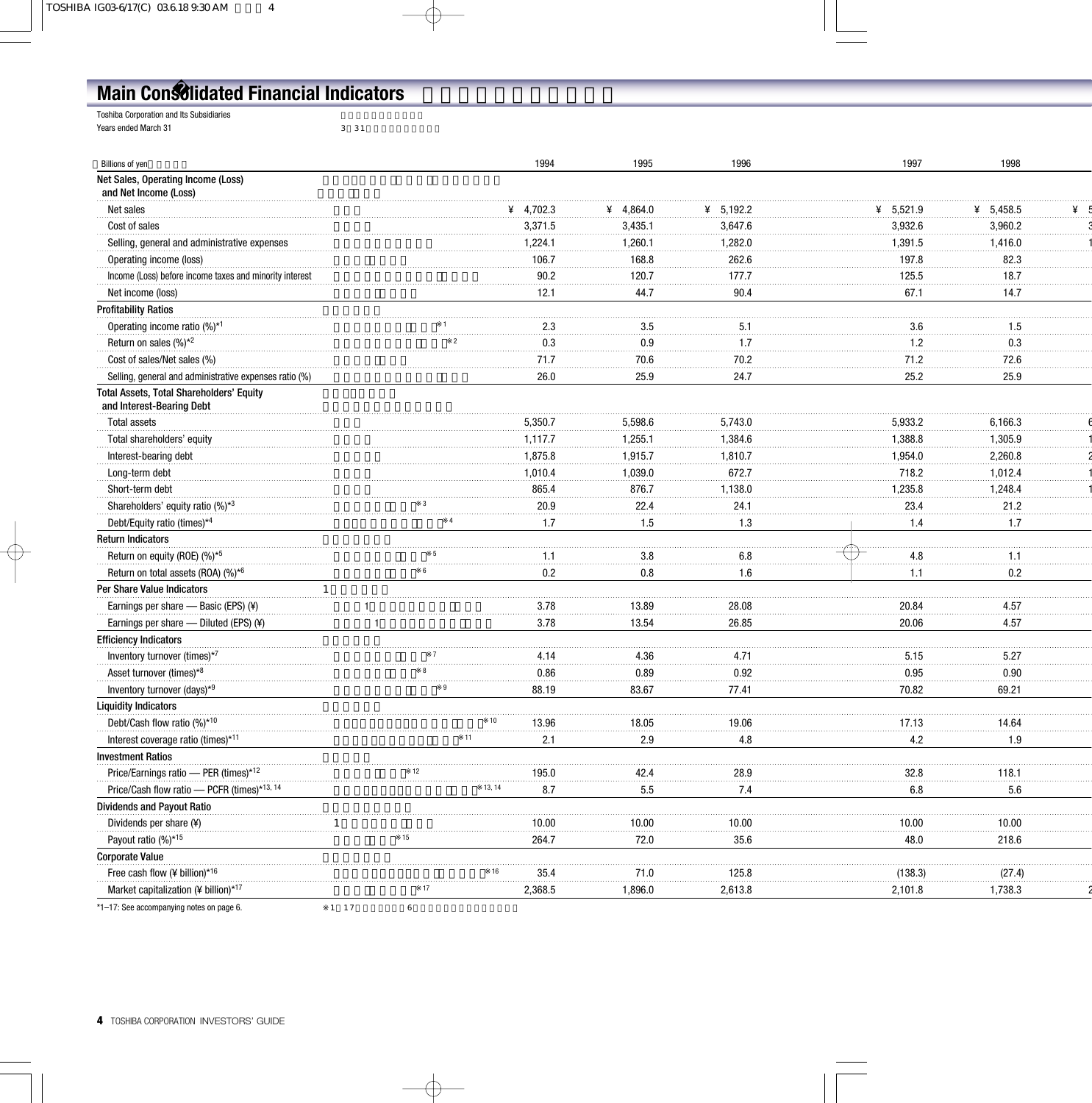| 1997          | 1998        | 1999     | 2000      | 2001     | 2002      | 2003     |
|---------------|-------------|----------|-----------|----------|-----------|----------|
|               |             |          |           |          |           |          |
| 45,521.9      | ¥ $5,458.5$ | 45,300.9 | ¥ 5,749.4 | 45,951.4 | ¥ 5,394.0 | ¥5,655.8 |
| 3,932.6       | 3,960.2     | 3,890.6  | 4,254.4   | 4,323.5  | 4,070.1   | 4,146.5  |
| 1,391.5       | 1,416.0     | 1,379.8  | 1,394.0   | 1,395.7  | 1,437.5   | 1,393.8  |
| 197.8         | 82.3        | 30.5     | 101.0     | 232.1    | (113.6)   | 115.5    |
| 125.5         | 18.7        | 11.2     | (44.8)    | 188.1    | (376.7)   | 53.1     |
| 67.1          | 14.7        | (9.1)    | (32.9)    | 96.2     | (254.0)   | 18.5     |
| 3.6           | 1.5         | 0.6      | 1.8       | 3.9      | $-2.1$    | 2.0      |
| 1.2           | 0.3         | $-0.2$   | $-0.6$    | 1.6      | $-4.7$    | 0.3      |
| 71.2          | 72.6        | 73.4     | 74.0      | 72.6     | 75.5      | 73.3     |
| 25.2          | 25.9        | 26.0     | 24.2      | 23.5     | 26.6      | 24.6     |
|               |             |          |           |          |           |          |
| 5,933.2       | 6,166.3     | 6,101.9  | 5,780.0   | 5,724.6  | 5,407.8   | 5,238.9  |
| 1,388.8       | 1,305.9     | 1,128.8  | 1,060.1   | 1,047.9  | 705.3     | 571.1    |
| 1,954.0       | 2,260.8     | 2,181.7  | 1,967.3   | 1,787.6  | 1,818.5   | 1,653.4  |
| 718.2         | 1,012.4     | 1,178.4  | 1,121.9   | 990.3    | 888.7     | 882.0    |
| 1,235.8       | 1,248.4     | 1,003.3  | 845.4     | 797.3    | 929.8     | 771.4    |
| 23.4          | 21.2        | 18.5     | 18.3      | 18.3     | 13.0      | 10.9     |
| 1.4           | 1.7         | 1.9      | 1.9       | 1.7      | 2.6       | 2.9      |
| 4.8           | 1.1         | $-0.7$   | $-3.0$    | 9.1      | $-29.0$   | 2.9      |
| 1.1           | 0.2         | $-0.1$   | $-0.6$    | 1.7      | $-4.6$    | 0.3      |
| 20.84         | 4.57        | (2.83)   | (10.22)   | 29.88    | (78.91)   | 5.75     |
| 20.06         | 4.57        | (2.83)   | (10.22)   | 29.71    | (78.91)   | 5.75     |
|               |             |          |           |          |           |          |
| 5.15          | 5.27        | 5.30     | 6.27      | 7.18     | 7.13      | 8.55     |
| 0.95<br>70.82 | 0.90        | 0.86     | 0.97      | 1.03     | 0.97      | 1.06     |
|               | 69.21       | 68.85    | 58.25     | 50.81    | 51.19     | 42.69    |
| 17.13         | 14.64       | 13.68    | 15.23     | 23.22    | 4.01      | 16.09    |
| 4.2           | 1.9         | 1.0      | 2.8       | 6.1      | (3.3)     | 5.3      |
| 32.8          | 118.1       | (285.9)  | (102.3)   | 24.5     | (7.2)     | 54.4     |
| 6.8           | $5.6\,$     | 8.6      | 10.7      | 5.4      | 25.1      | 3.6      |
|               |             |          |           |          |           |          |
| 10.00         | 10.00       | 6.00     | 3.00      | 10.00    |           | 3.00     |
| 48.0          | 218.6       |          |           | 26.6     |           | 11.6     |
| (138.3)       | (27.4)      | (15.1)   | 142.8     | 276.9    | (176.4)   | 123.6    |
| 2,101.8       | 1,738.3     | 2,604.2  | 3,367.1   | 2,356.3  | 1,815.5   | 1,007.6  |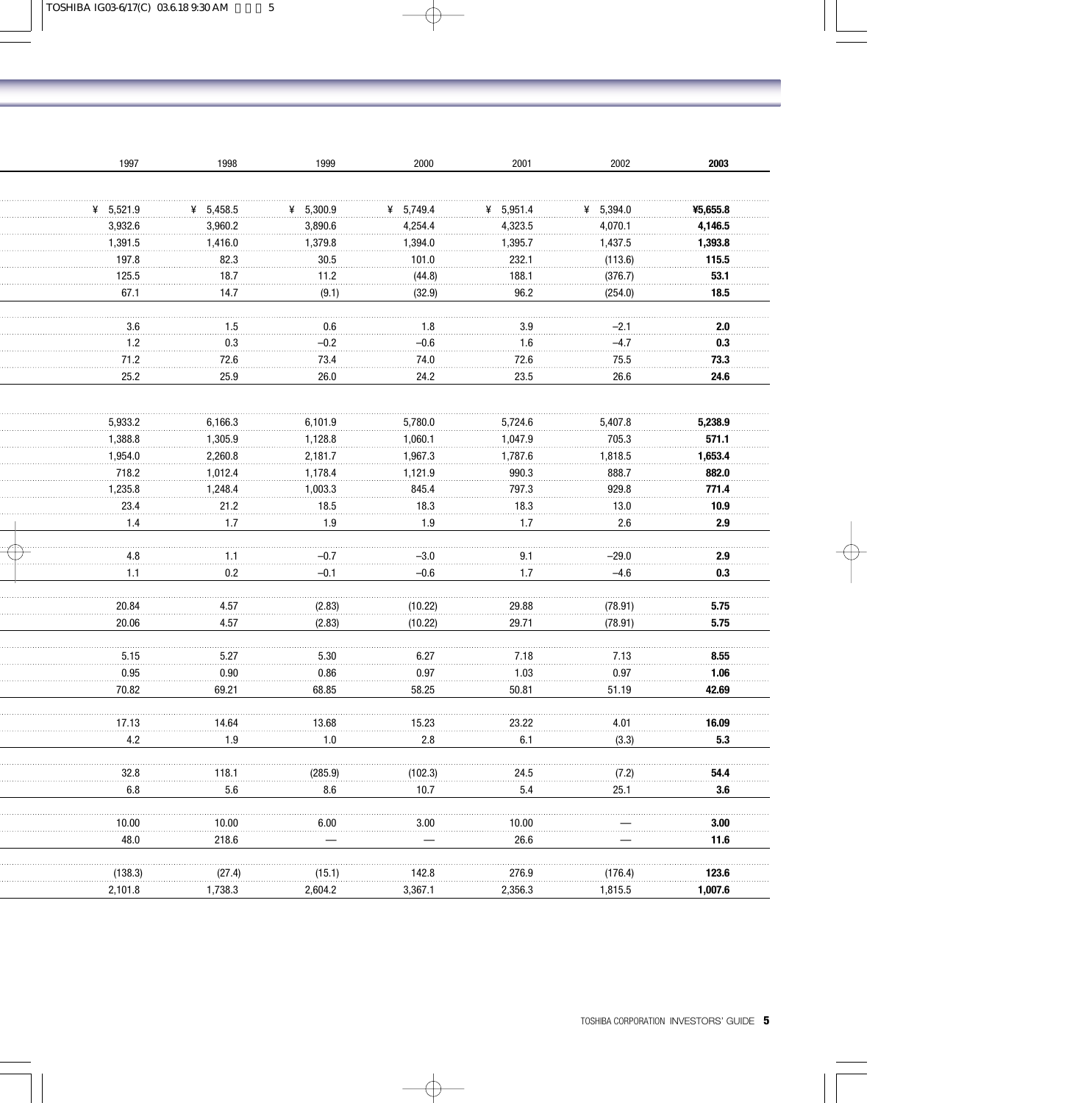# **Main Consolidated Financial Indicators**

Methods of Calculating Main Financial Indicators

| 1. Operating income ratio $=$ Operating income/Net sales                                                    | 1.  |          |  |
|-------------------------------------------------------------------------------------------------------------|-----|----------|--|
| 2. Return on sales $=$ Net income/Net sales                                                                 | 2.  |          |  |
| 3. Shareholders' equity ratio = Total shareholders' equity/Total assets                                     | 3.  |          |  |
| 4. Debt/Equity ratio = Interest-bearing debt/Total shareholders' equity                                     | 4.  |          |  |
| 5. ROE = Net income/Average total shareholders' equity                                                      | 5.  |          |  |
| 6. $ROA = Net income/Average total assets$                                                                  | 6.  |          |  |
| 7. Inventory turnover = Net sales/Average inventory                                                         | 7.  |          |  |
| 8. Asset turnover = Net sales/Average total assets                                                          | 8.  |          |  |
| 9. Inventory turnover (days) = $365$ /Inventory turnover                                                    | 9.  | 365      |  |
| 10. Debt/Cash flow ratio = (Net income $+$ Depreciation and amortization)/<br>Average interest-bearing debt | 10. |          |  |
| 11. Interest coverage ratio = (Operating income $+$ Interest and dividends)/<br>Interest expense            | 11. |          |  |
| Common stock price (Year-end/¥/Close)/Net income per share<br>12. PER                                       | 12. |          |  |
| 13. PCFR = Common stock price (Year-end/¥/Close)/Cash flow per share                                        | 13. |          |  |
| 14. Cash flow $=$ Net income $+$ Depreciation and amortization                                              | 14. | $+$      |  |
| 15. Payout ratio = Dividends paid/Net income                                                                | 15. |          |  |
| 16. Free cash flow = Net cash provided by operating activities $-$ Net cash used<br>in investing activities | 16. |          |  |
| 17. Market capitalization = Common stock price (Year-end/¥/Close) $\times$<br>Outstanding shares            | 17. | $\times$ |  |

### **Total Assets**

**Interest-Bearing Debt Free Cash Flow** 





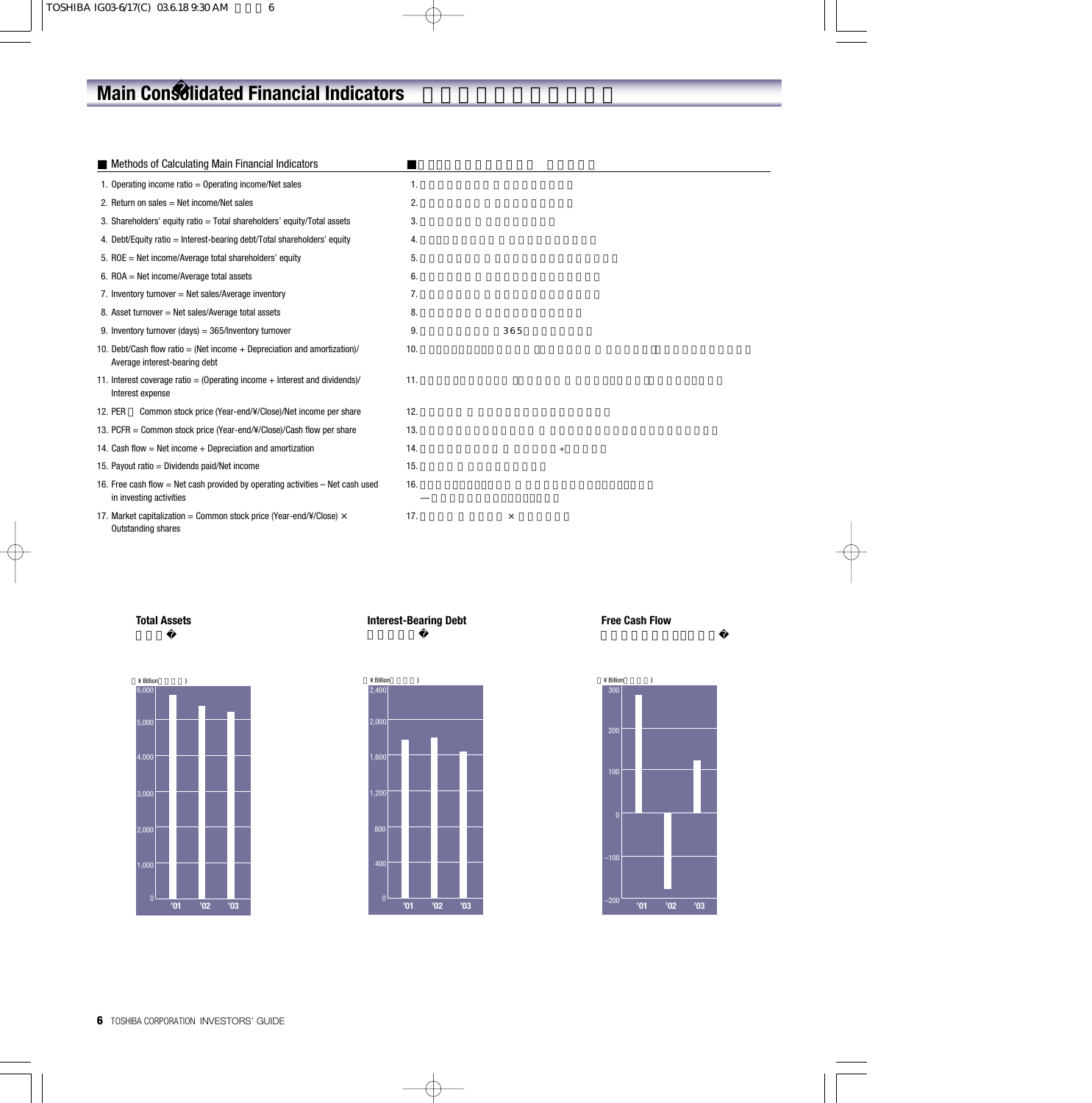# **Geographic Segment Performance**

| <b>Toshiba Corporation and Its Subsidiaries</b> |       |
|-------------------------------------------------|-------|
| Years ended March 31                            | 3 3 1 |

| $\sim$ | $\sim$ |
|--------|--------|

| <b>Billions of yen</b>         | 1994      | 1995    | 1996    | 1997      | 1998       | 1999       | 2000       | 2001      | 2002                                                                             | 2003        |
|--------------------------------|-----------|---------|---------|-----------|------------|------------|------------|-----------|----------------------------------------------------------------------------------|-------------|
| <b>Net Sales</b>               |           |         |         |           |            |            |            |           |                                                                                  |             |
| Japan                          | ¥ 4,325.0 |         |         |           |            |            |            |           | ¥4,440.6 ¥4,721.0 ¥4,894.5 ¥4,773.5 ¥4,457.8 ¥4,940.1 ¥5,173.2 ¥4,716.4 ¥4,943.1 |             |
| Overseas                       | 937.8     | 1,146.4 | 1,341.1 | 1,661.0   | 1,834.2    | 1,966.4    | 2,194.0    | 2,176.9   | 2,212.0                                                                          | 2,439.6     |
| (North America)                |           |         |         |           | 756.3      | 809.3      | 869.9      | 816.3     | 814.9                                                                            | 804.7       |
| (Asia)                         |           |         |         |           | 537.3      | 553.4      | 743.9      | 808.1     | 900.4                                                                            | 1.085.3     |
| (Europe)                       |           |         |         |           | 490.1      | 552.2      | 517.2      | 499.0     | 439.1                                                                            | 491.8       |
| (Other)                        |           |         |         |           | 50.5       | 51.5       | 63.0       | 53.5      | 57.6                                                                             | 57.8        |
| Eliminations                   | (560.5)   | (723.0) | (869.9) | (1,033.6) | (1, 149.2) | (1, 123.3) | (1, 384.7) | (1,398.7) | (1,534.4)                                                                        | (1,726.9)   |
| Consolidated                   | 4,702.3   | 4,864.0 | 5,192.2 | 5,521.9   | 5,458.5    | 5,300.9    | 5,749.4    | 5,951.4   | 5,394.0                                                                          | 5,655.8     |
| <b>Operating Income (Loss)</b> |           |         |         |           |            |            |            |           |                                                                                  |             |
| Japan                          |           | 134.1   | 232.3   | 188.5     | 75.4       | 21.2       | 58.7       | 193.3     | (166.2)                                                                          | 89.8        |
| Overseas                       |           | 36.5    | 37.5    | 10.4      | 1.4        | 3.5        | 39.4       | 44.0      | 41.9                                                                             | 32.7        |
| (North America)                |           |         |         |           | (22.5)     | (11.7)     | 12.4       | 6.6       | 19.2                                                                             | 11.7        |
| (Asia)                         |           |         |         |           | 16.6       | 9.1        | 23.2       | 31.2      | 22.8                                                                             | 24.5        |
| (Europe)                       |           |         |         |           | 5.6        | 4.5        | 3.0        | 5.5       | (0.1)                                                                            | (3.2)       |
| (Other)                        |           |         |         |           | 1.7        | 1.6        | 0.8        | 0.7       | 0.0                                                                              | (0.3)       |
| Eliminations                   |           | (1.8)   | (7.2)   | (1.1)     | 5.5        | 5.8        | 2.9        | (5.2)     | 10.7                                                                             | (7.0)       |
| Consolidated                   |           | 168.8   | 262.6   | 197.8     | 82.3       | 30.5       | 101.0      | 232.1     | (113.6)                                                                          | 115.5       |
| <b>Identifiable Assets</b>     |           |         |         |           |            |            |            |           |                                                                                  |             |
| Japan                          |           |         |         |           |            |            | 4,975.5    | 4,783.7   | 4,430.7                                                                          | 4,404.0     |
| Overseas                       |           |         |         |           |            |            | 754.5      | 977.3     | 1,017.5                                                                          | 868.1       |
| (North America)                |           |         |         |           |            |            | 261.5      | 413.8     | 360.4                                                                            | 218.8       |
| (Asia)                         |           |         |         |           |            |            | 276.4      | 323.2     | 434.1                                                                            | 416.7       |
| (Europe)                       |           |         |         |           |            |            | 188.0      | 206.0     | 186.9                                                                            | 202.6       |
| (Other)                        |           |         |         |           |            |            | 28.6       | 34.3      | 36.1                                                                             | <b>30.0</b> |
| Corporate                      |           |         |         |           |            |            | 50.0       |           |                                                                                  |             |
| and eliminations               |           |         |         |           |            |            |            | (36.4)    | (40.4)                                                                           | (33.2)      |
| Consolidated                   |           |         |         |           |            |            | 5,780.0    | 5,724.6   | 5,407.8                                                                          | 5,238.9     |

# **Sales by Region**

Toshiba Corporation and its Subsidiaries Years ended March 31 39 31

| <b>Billions of yen</b> | 1994      | 1995             | 1996     | 1997     | 1998     | 1999     | 2000     | 2001     | 2002     | 2003     |
|------------------------|-----------|------------------|----------|----------|----------|----------|----------|----------|----------|----------|
| Japan                  |           |                  |          |          |          |          |          |          |          |          |
| Sales                  | ¥3,299.2  | ¥3.360.9         | ¥3,523.2 | ¥3,523.6 | ¥3,418.8 | ¥3,184.8 | ¥3,514.1 | ¥3,753.1 | ¥3.340.5 | ¥3.343.6 |
| Share of net sales (%) | 70.2<br>% | 69.1             | 67.9     | 63.8     | 62.6     | 60.1     | 61.1     | 63.1     | 61.9     | 59.1     |
| <b>North America</b>   |           |                  |          |          |          |          |          |          |          |          |
| Sales                  | 518.5     | 594.9            | 671.2    | 852.2    | 794.3    | 843.0    | 906.2    | 828.7    | 825.9    | 860.3    |
| Share of net sales (%) | 11.0<br>% | 12.2             | 12.9     | 15.4     | 14.6     | 15.9     | 15.8     | 13.9     | 15.3     | 15.2     |
| Asia                   |           |                  |          |          |          |          |          |          |          |          |
| Sales                  | 469.9     | 481.2            | 543.7    | 595.2    | 627.3    | 585.1    | 636.3    | 729.0    | 659.8    | 837.8    |
| Share of net sales (%) | 10.0<br>% | 9.9              | 10.5     | 10.8     | 11.5     | 11.0     | 11.1     | 12.3     | 12.3     | 14.8     |
| Europe                 |           |                  |          |          |          |          |          |          |          |          |
| Sales                  | 302.1     | 321.1            | 364.2    | 439.4    | 496.3    | 559.8    | 546.6    | 519.2    | 453.1    | 509.6    |
| Share of net sales (%) | 6.4<br>%  | 6.6              | 7.0      | 8.0      | 9.1      | 10.6     | 9.5      | 8.7      | 8.4      | 9.0      |
| <b>Other</b>           |           |                  |          |          |          |          |          |          |          |          |
| Sales                  | 112.6     | 105.9            | 89.9     | 111.5    | 121.8    | 128.2    | 146.2    | 121.4    | 114.7    | 104.5    |
| Share of net sales (%) | 2.4<br>%  | $2.2\phantom{0}$ | 1.7      | 2.0      | 2.2      | 2.4      | 2.5      | 2.0      | 2.1      | 1.9      |

TOSHIBA CORPORATION INVESTORS' GUIDE **7**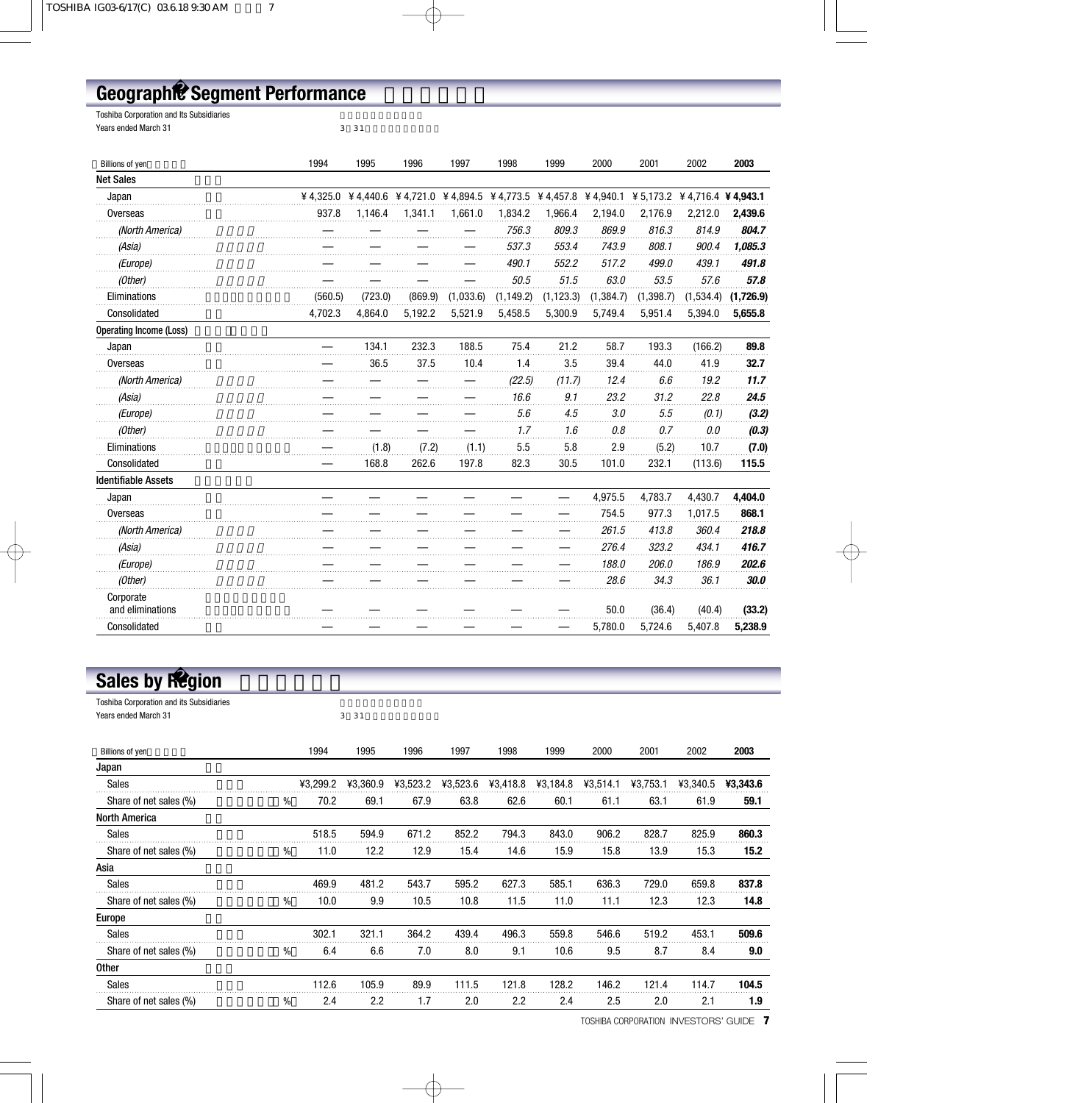# **Industry Segment Performance**

Toshiba Corporation and Its Subsidiaries<br>
Years ended March 31 31 31

Years ended March 31

|                                                 |         |            | Billions of yen |            |         |            |
|-------------------------------------------------|---------|------------|-----------------|------------|---------|------------|
|                                                 | 2001    | Change (%) | 2002            | Change (%) | 2003    | Change (%) |
| <b>Information &amp; Communications Systems</b> |         |            |                 |            |         |            |
| Sales                                           | ¥ 972.0 | $-1.4$     | ¥ 956.7         | $-1.6$     | ¥ 908.7 | $-5.0$     |
| Intersegment sales                              | (171.1) |            | (172.6)         |            | (133.4) |            |
| Share of net sales (%)                          | 14.4    |            | 15.6            |            | 14.2    |            |
| Operating income                                | 23.7    | $-1.4$     | 9.7             | $-59.3$    | 10.4    | 7.7        |
| Operating income/Segment sales (%)              | 2.4     |            | 1.0             |            | 1.1     |            |
| Social Infrastructure Systems                   |         |            |                 |            |         |            |
| Sales                                           | 975.1   | 0.8        | 955.3           | $-2.0$     | 922.8   | $-3.4$     |
| Intersegment sales                              | (49.8)  |            | (64.6)          |            | (47.5)  |            |
| Share of net sales (%)                          | 14.5    |            | 15.6            |            | 14.4    |            |
| Operating income                                | 9.3     | $-43.0$    | 13.6            | 45.7       | 20.7    | 51.9       |
| Operating income/Segment sales (%)              | 1.0     |            | 1.4             |            | 2.2     |            |
| <b>Power Systems</b>                            |         |            |                 |            |         |            |
| <b>Sales</b>                                    | 582.7   | 2.1        | 579.6           | $-0.5$     | 523.7   | $-9.6$     |
| Intersegment sales                              | (14.4)  |            | (13.6)          |            | (10.0)  |            |
| Share of net sales (%)                          | 8.6     |            | 9.4             |            | 8.2     |            |
| Operating income                                | 17.5    | 86.9       | 26.8            | 53.7       | 21.6    | $-19.5$    |
| Operating income/Segment sales (%)              | 3.0     |            | 4.6             |            | 4.1     |            |
| <b>Digital Media</b>                            |         |            |                 |            |         |            |
| <b>Sales</b>                                    | 1,486.4 | 3.6        | 1,468.6         | $-1.2$     | 1,658.1 | 12.9       |
| Intersegment sales                              | (88.2)  |            | (63.3)          |            | (54.4)  |            |
| Share of net sales (%)                          | 22.0    |            | 23.9            |            | 25.9    |            |
| Operating income (loss)                         | 18.0    | $-60.8$    | (14.9)          |            | 9.3     |            |
| Operating income (loss)/Segment sales (%)       | 1.2     |            | $-1.0$          |            | 0.6     |            |
| <b>Home Appliances</b>                          |         |            |                 |            |         |            |
| <b>Sales</b>                                    | 708.3   | 7.3        | 680.7           | $-3.9$     | 660.7   | $-2.9$     |
| Intersegment sales                              | (31.5)  |            | (23.8)          |            | (27.3)  |            |
| Share of net sales (%)                          | 10.5    |            | 11.1            |            | 10.3    |            |
| Operating income                                | 18.4    | 244.2      | 11.4            | $-38.4$    | 3.5     | $-69.4$    |
| Operating income/Segment sales (%)              | 2.6     |            | 1.7             |            | 0.5     |            |
| <b>Electronic Devices &amp; Components</b>      |         |            |                 |            |         |            |
| Sales                                           | 1,551.3 | 13.0       | 1,074.8         | $-30.7$    | 1,296.0 | 20.6       |
| Intersegment sales                              | (218.6) |            | (169.7)         |            | (204.3) |            |
| Share of net sales (%)                          | 23.0    |            | 17.5            |            | 20.3    |            |
| Operating income (loss)                         | 116.4   |            | (176.3)         |            | 30.5    |            |
| Operating income (loss)/Segment sales (%)       | 7.5     |            | $-16.4$         |            | 2.4     |            |
| <b>Others</b>                                   |         |            |                 |            |         |            |
| Sales                                           | 468.3   | $-1.8$     | 426.4           | $-8.9$     | 431.4   | $1.2$      |
| Intersegment sales                              | (219.1) |            | (240.5)         |            | (268.7) |            |
| Share of net sales (%)                          | 7.0     |            | 6.9             |            | 6.7     |            |
| Operating income                                | 27.2    | 1.7        | 15.3            | $-43.6$    | 18.6    | 21.5       |
| Operating income/Segment sales (%)              | 5.8     |            | 3.6             |            | 4.3     |            |

Note: Segment sales totals include intersegment transactions. Intersegment transactions are shown in parentheses for reference.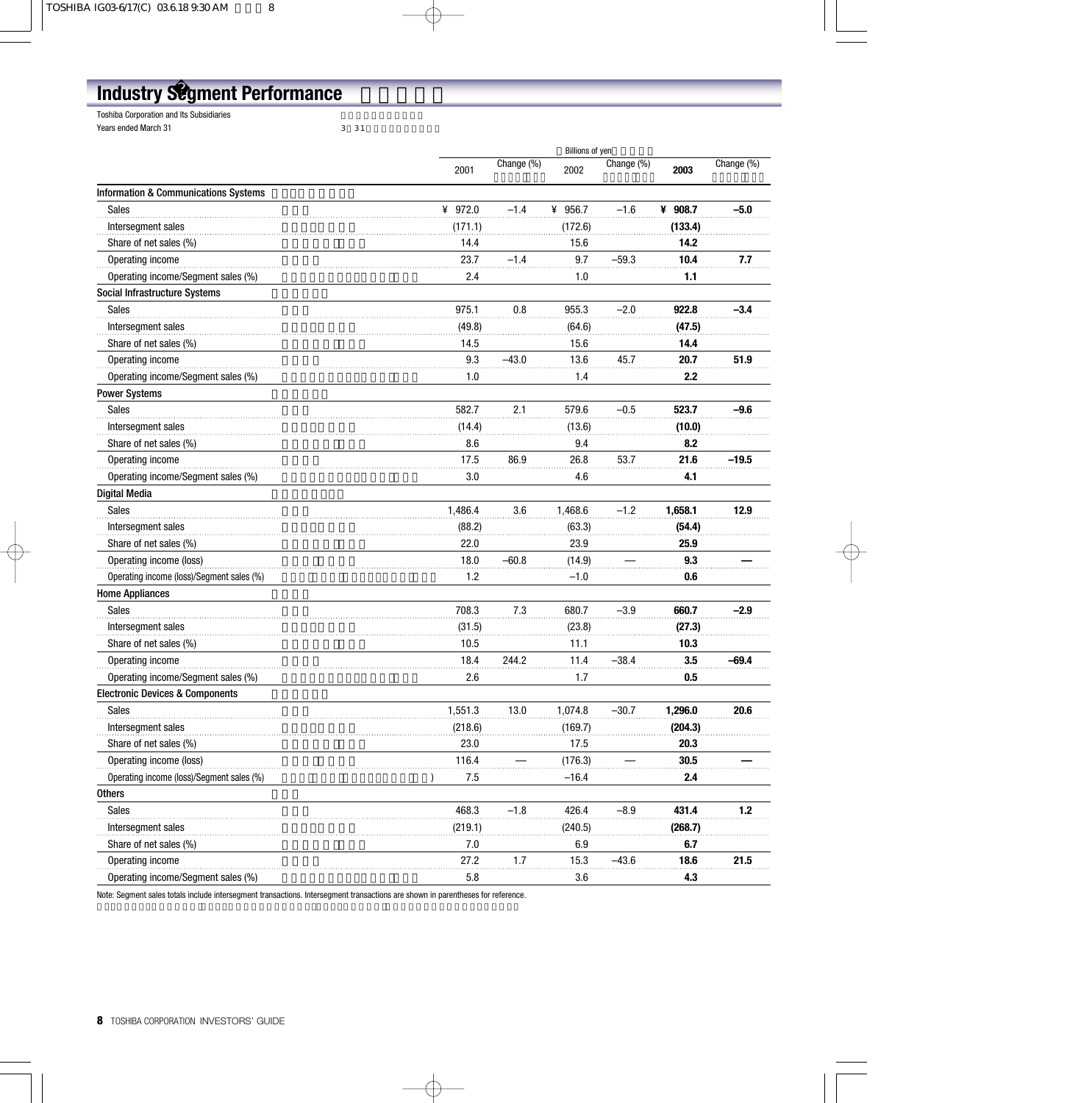# **New Industry Segment Performance**

Toshiba Corporation and Its Subsidiaries<br>
Years ended March 31 31 31

Years ended March 31

|                                           |          | Billions of yen |          |            |  |
|-------------------------------------------|----------|-----------------|----------|------------|--|
|                                           | 2002     | Change (%)      | 2003     | Change (%) |  |
| <b>Digital Products</b>                   |          |                 |          |            |  |
| Sales                                     | ¥1,885.3 |                 | ¥2,073.0 | 10.0       |  |
| Share of net sales (%)                    | 31.4     |                 | 32.9     |            |  |
| Operating income (loss)                   | (1.9)    |                 | 24.8     |            |  |
| Operating income (loss)/Segment sales (%) | $-0.1$   |                 | 1.2      |            |  |
| <b>Electronic Devices</b>                 |          |                 |          |            |  |
| <b>Sales</b>                              | 1,044.4  |                 | 1,274.4  | 22.0       |  |
| Share of net sales (%)                    | 17.4     |                 | 20.2     |            |  |
| Operating income (loss)                   | (175.2)  |                 | 31.9     |            |  |
| Operating income (loss)/Segment sales (%) | $-16.8$  |                 | 2.5      |            |  |
| Social Infrastructure                     |          |                 |          |            |  |
| Sales                                     | 1,930.9  |                 | 1,822.6  | $-5.6$     |  |
| Share of net sales (%)                    | 32.2     |                 | 29.0     |            |  |
| Operating income                          | 41.1     |                 | 39.2     | $-4.7$     |  |
| Operating income/Segment sales (%)        | 2.1      |                 | 2.1      |            |  |
| <b>Home Appliances</b>                    |          |                 |          |            |  |
| Sales                                     | 655.7    |                 | 633.6    | $-3.4$     |  |
| Share of net sales (%)                    | 10.9     |                 | 10.1     |            |  |
| Operating income                          | 10.2     |                 | 4.1      | $-59.3$    |  |
| Operating income/Segment sales (%)        | 1.6      |                 | 0.7      |            |  |
| <b>Others</b>                             |          |                 |          |            |  |
| Sales                                     | 484.9    |                 | 491.1    | 1.3        |  |
| Share of net sales (%)                    | 8.1      |                 | 7.8      |            |  |
| Operating income                          | 11.4     |                 | 15.5     | 36.7       |  |
| Operating income/Segment sales (%)        | 2.3      |                 | 3.2      |            |  |

Note: Effective FY2003 (ending March 31, 2004), Toshiba has reclassified its operating activities into five business segments. Figures for FY2001 and FY2002 have been reclassified for clarity and future comparative purposes.

注記:2003年度(2004年3月期)よりセグメントを5セグメントに組替えました。なお、2001年度、2002年度の数値は、新セグメントで組替えています。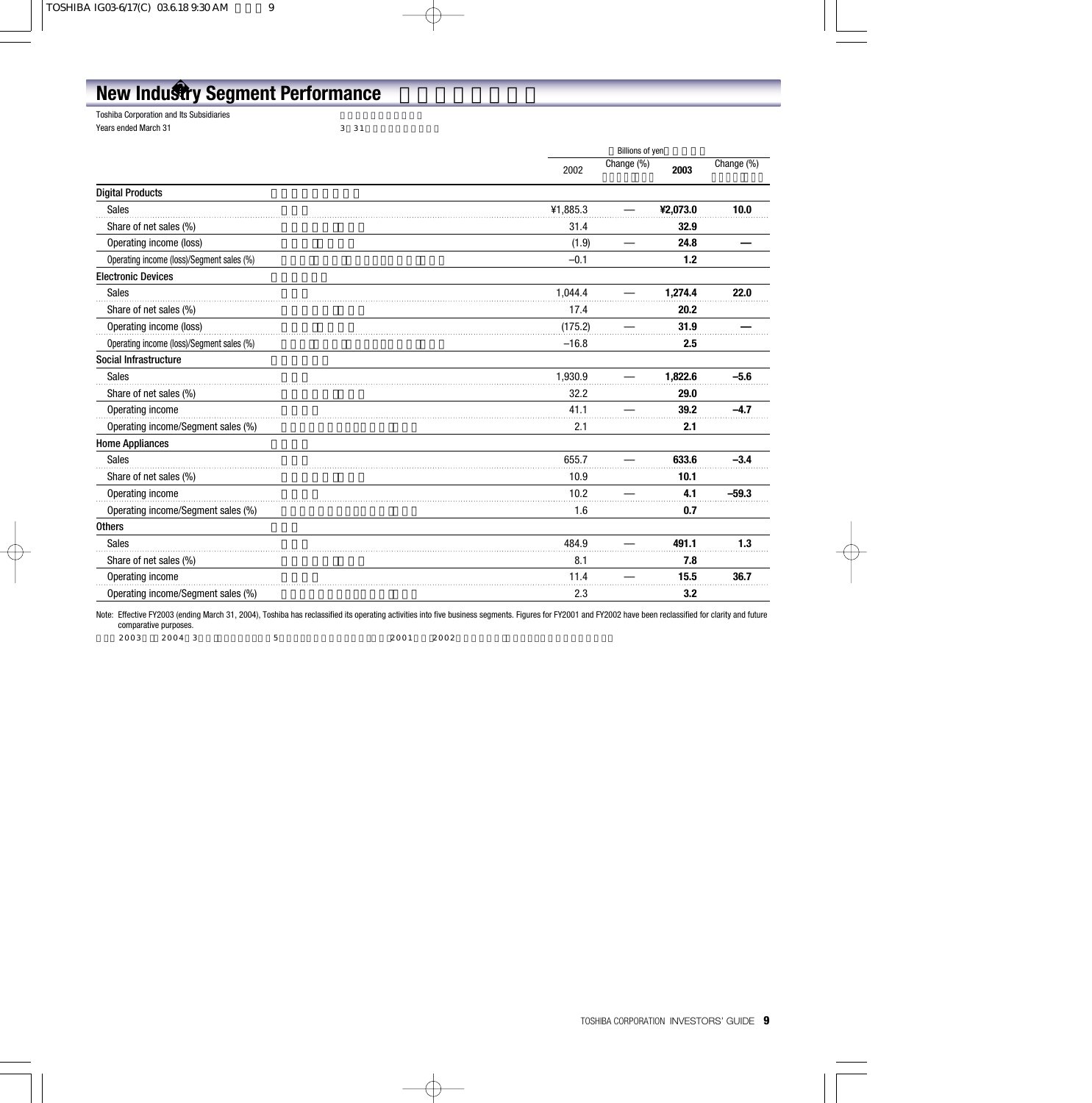# **Consolidated Balance Sheets**

Toshiba Corporation and Its Subsidiaries<br>
As of March 31, 2001, 2002 and 2003 As of March 31, 2001, 2002 and 2003

|                                             |             | Millions of yen |             |  |  |
|---------------------------------------------|-------------|-----------------|-------------|--|--|
|                                             | 2001        | 2002            | 2003        |  |  |
| <b>ASSETS</b>                               |             |                 |             |  |  |
| <b>Current Assets:</b>                      |             |                 |             |  |  |
| Cash and cash equivalents                   | ¥ 487,595   | ¥ 370,432       | ¥ 327,098   |  |  |
| Notes and accounts receivable, trade        |             |                 |             |  |  |
| <b>Notes</b>                                | 205,844     | 136,890         | 107,920     |  |  |
| Accounts                                    | 1,018,246   | 976,037         | 1,007,396   |  |  |
| Allowance for doubtful notes and accounts   | (27, 410)   | (26, 780)       | (25, 776)   |  |  |
| Finance receivables, net                    | 222,976     | 190,912         | 166,190     |  |  |
| Inventories                                 | 819,633     | 693,350         | 629,659     |  |  |
| Deferred tax assets                         | 122,946     | 84,402          | 143,087     |  |  |
| Prepaid expenses and other current assets   | 240,261     | 249,284         | 265,642     |  |  |
| <b>Total current assets</b>                 | 3,090,091   | 2,674,527       | 2,621,216   |  |  |
| Long-Term Receivables and Investments:      |             |                 |             |  |  |
| Long-term receivables                       | 18.957      | 14,523          | 27,153      |  |  |
| Long-term finance receivables, net          | 341,492     | 313,058         | 260,361     |  |  |
| Investments in and advances to affiliates   | 132,485     | 132,974         | 186,685     |  |  |
| Marketable securities and other investments | 252,303     | 230,300         | 209,374     |  |  |
|                                             | 745,237     | 690,855         | 683,573     |  |  |
| Property, Plant and Equipment:              |             |                 |             |  |  |
| Land                                        | 175,873     | 175,682         | 174,701     |  |  |
| <b>Buildings</b>                            | 1,157,875   | 1,168,861       | 1,116,868   |  |  |
| Machinery and equipment                     | 3,046,897   | 2,712,073       | 2,670,750   |  |  |
| Construction in progress                    | 66,539      | 92,594          | 37,642      |  |  |
|                                             | 4,447,184   | 4,149,210       | 3,999,961   |  |  |
| Accumulated depreciation<br>Less            | (3,007,428) | (2,794,888)     | (2,800,676) |  |  |
|                                             | 1,439,756   | 1,354,322       | 1,199,285   |  |  |
| <b>Other Assets:</b>                        |             |                 |             |  |  |
| Deferred tax assets                         | 233.391     | 487.524         | 542,507     |  |  |
| <b>Other</b>                                | 216,089     | 200,554         | 192,355     |  |  |
|                                             | 449,480     | 688,078         | 734,862     |  |  |
|                                             | ¥ 5,724,564 | ¥ 5,407,782     | ¥5,238,936  |  |  |
|                                             |             |                 |             |  |  |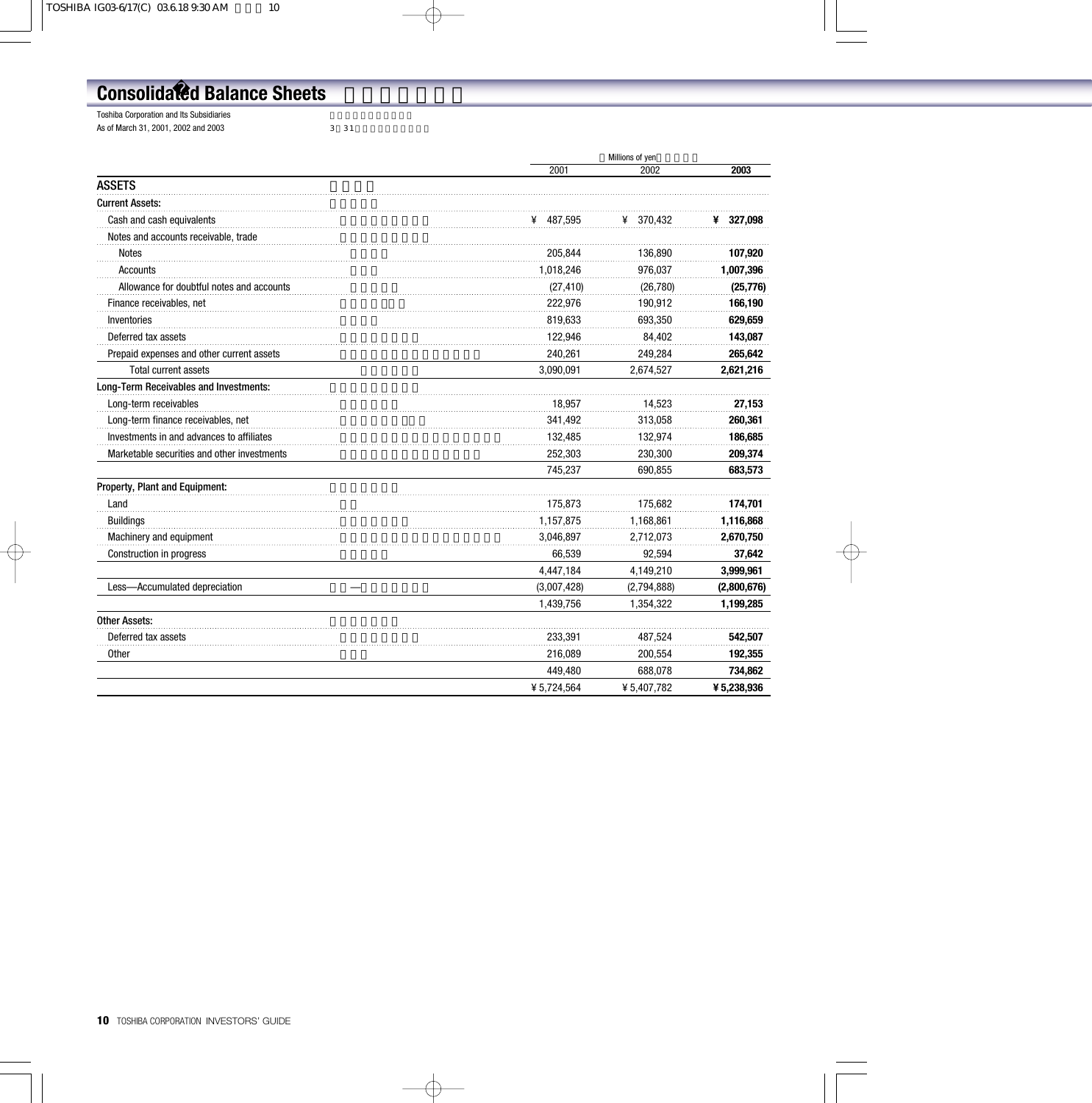| Millions of yen<br>2001<br>2003<br>2002<br>¥ 526,865<br>¥ 427,969<br>Short-term borrowings<br>¥ 658,854<br>Current portion of long-term debt<br>270,466<br>270,924<br>343,373<br>182,377<br>140,879<br>107,817<br>Notes payable, trade<br>897,245<br>874,153<br>Accounts payable, trade<br>837,141<br>269,885<br>Accounts payable, other and accrued expenses<br>336,153<br>340,232<br>49,934<br>Accrued income and other taxes<br>55,239<br>36,768<br>283,074<br>243,187<br>Advance payments received<br>273,107<br>Other current liabilities<br>329,431<br>314,588<br>302,459<br><b>Total current liabilities</b><br>2,880,850<br>2,872,493<br>2,618,777<br>Long-term debt<br>990,305<br>888,755<br>882,026<br>Accrued pension and severance costs<br>633,642<br>709,233<br>950,997<br>Other liabilities<br>42,324<br>33,231<br>40,127<br>1,657,178<br>1,640,312<br>1,873,150<br>138.611<br>189.663<br>175,945<br>Common stock, without par value<br>274.921<br>274.926<br>274,926<br>Additional paid-in capital<br>285,732<br>285,736<br>285,736<br>713,667<br>443,555<br>462,058<br>Retained earnings<br>Accumulated other comprehensive loss<br>(226, 395)<br>(298, 792)<br>Treasury stock, at cost<br>(111)<br>1,047,925<br>705,314<br>571,064<br>Commitments and contingent liabilities<br>¥ 5,724,564<br>¥ 5,407,782<br>¥5,238,936<br>Millions of yen<br>2001<br>2003<br>2002<br><b>Accumulated Other Comprehensive Loss:</b><br>28,728<br>25,186<br>15,636<br>Unrealized gains on securities<br>¥<br>¥<br>¥<br>(55, 938)<br>(59, 589)<br>Foreign currency translation adjustments<br>(41, 951)<br>Minimum pension liability adjustments<br>(199, 185)<br>(405, 069)<br>(279, 939) |                                                       |  |         |            |
|--------------------------------------------------------------------------------------------------------------------------------------------------------------------------------------------------------------------------------------------------------------------------------------------------------------------------------------------------------------------------------------------------------------------------------------------------------------------------------------------------------------------------------------------------------------------------------------------------------------------------------------------------------------------------------------------------------------------------------------------------------------------------------------------------------------------------------------------------------------------------------------------------------------------------------------------------------------------------------------------------------------------------------------------------------------------------------------------------------------------------------------------------------------------------------------------------------------------------------------------------------------------------------------------------------------------------------------------------------------------------------------------------------------------------------------------------------------------------------------------------------------------------------------------------------------------------------------------------------------------------------------------------------------------------------------------|-------------------------------------------------------|--|---------|------------|
|                                                                                                                                                                                                                                                                                                                                                                                                                                                                                                                                                                                                                                                                                                                                                                                                                                                                                                                                                                                                                                                                                                                                                                                                                                                                                                                                                                                                                                                                                                                                                                                                                                                                                            |                                                       |  |         |            |
|                                                                                                                                                                                                                                                                                                                                                                                                                                                                                                                                                                                                                                                                                                                                                                                                                                                                                                                                                                                                                                                                                                                                                                                                                                                                                                                                                                                                                                                                                                                                                                                                                                                                                            | <b>LIABILITIES AND SHAREHOLDERS' EQUITY</b>           |  |         |            |
|                                                                                                                                                                                                                                                                                                                                                                                                                                                                                                                                                                                                                                                                                                                                                                                                                                                                                                                                                                                                                                                                                                                                                                                                                                                                                                                                                                                                                                                                                                                                                                                                                                                                                            | <b>Current Liabilities:</b>                           |  |         |            |
|                                                                                                                                                                                                                                                                                                                                                                                                                                                                                                                                                                                                                                                                                                                                                                                                                                                                                                                                                                                                                                                                                                                                                                                                                                                                                                                                                                                                                                                                                                                                                                                                                                                                                            |                                                       |  |         |            |
|                                                                                                                                                                                                                                                                                                                                                                                                                                                                                                                                                                                                                                                                                                                                                                                                                                                                                                                                                                                                                                                                                                                                                                                                                                                                                                                                                                                                                                                                                                                                                                                                                                                                                            |                                                       |  |         |            |
|                                                                                                                                                                                                                                                                                                                                                                                                                                                                                                                                                                                                                                                                                                                                                                                                                                                                                                                                                                                                                                                                                                                                                                                                                                                                                                                                                                                                                                                                                                                                                                                                                                                                                            |                                                       |  |         |            |
|                                                                                                                                                                                                                                                                                                                                                                                                                                                                                                                                                                                                                                                                                                                                                                                                                                                                                                                                                                                                                                                                                                                                                                                                                                                                                                                                                                                                                                                                                                                                                                                                                                                                                            |                                                       |  |         |            |
|                                                                                                                                                                                                                                                                                                                                                                                                                                                                                                                                                                                                                                                                                                                                                                                                                                                                                                                                                                                                                                                                                                                                                                                                                                                                                                                                                                                                                                                                                                                                                                                                                                                                                            |                                                       |  |         |            |
|                                                                                                                                                                                                                                                                                                                                                                                                                                                                                                                                                                                                                                                                                                                                                                                                                                                                                                                                                                                                                                                                                                                                                                                                                                                                                                                                                                                                                                                                                                                                                                                                                                                                                            |                                                       |  |         |            |
|                                                                                                                                                                                                                                                                                                                                                                                                                                                                                                                                                                                                                                                                                                                                                                                                                                                                                                                                                                                                                                                                                                                                                                                                                                                                                                                                                                                                                                                                                                                                                                                                                                                                                            |                                                       |  |         |            |
|                                                                                                                                                                                                                                                                                                                                                                                                                                                                                                                                                                                                                                                                                                                                                                                                                                                                                                                                                                                                                                                                                                                                                                                                                                                                                                                                                                                                                                                                                                                                                                                                                                                                                            |                                                       |  |         |            |
|                                                                                                                                                                                                                                                                                                                                                                                                                                                                                                                                                                                                                                                                                                                                                                                                                                                                                                                                                                                                                                                                                                                                                                                                                                                                                                                                                                                                                                                                                                                                                                                                                                                                                            |                                                       |  |         |            |
|                                                                                                                                                                                                                                                                                                                                                                                                                                                                                                                                                                                                                                                                                                                                                                                                                                                                                                                                                                                                                                                                                                                                                                                                                                                                                                                                                                                                                                                                                                                                                                                                                                                                                            |                                                       |  |         |            |
|                                                                                                                                                                                                                                                                                                                                                                                                                                                                                                                                                                                                                                                                                                                                                                                                                                                                                                                                                                                                                                                                                                                                                                                                                                                                                                                                                                                                                                                                                                                                                                                                                                                                                            | Long-Term Liabilities:                                |  |         |            |
|                                                                                                                                                                                                                                                                                                                                                                                                                                                                                                                                                                                                                                                                                                                                                                                                                                                                                                                                                                                                                                                                                                                                                                                                                                                                                                                                                                                                                                                                                                                                                                                                                                                                                            |                                                       |  |         |            |
|                                                                                                                                                                                                                                                                                                                                                                                                                                                                                                                                                                                                                                                                                                                                                                                                                                                                                                                                                                                                                                                                                                                                                                                                                                                                                                                                                                                                                                                                                                                                                                                                                                                                                            |                                                       |  |         |            |
|                                                                                                                                                                                                                                                                                                                                                                                                                                                                                                                                                                                                                                                                                                                                                                                                                                                                                                                                                                                                                                                                                                                                                                                                                                                                                                                                                                                                                                                                                                                                                                                                                                                                                            |                                                       |  |         |            |
|                                                                                                                                                                                                                                                                                                                                                                                                                                                                                                                                                                                                                                                                                                                                                                                                                                                                                                                                                                                                                                                                                                                                                                                                                                                                                                                                                                                                                                                                                                                                                                                                                                                                                            |                                                       |  |         |            |
|                                                                                                                                                                                                                                                                                                                                                                                                                                                                                                                                                                                                                                                                                                                                                                                                                                                                                                                                                                                                                                                                                                                                                                                                                                                                                                                                                                                                                                                                                                                                                                                                                                                                                            | <b>Minority Interest in Consolidated Subsidiaries</b> |  |         |            |
|                                                                                                                                                                                                                                                                                                                                                                                                                                                                                                                                                                                                                                                                                                                                                                                                                                                                                                                                                                                                                                                                                                                                                                                                                                                                                                                                                                                                                                                                                                                                                                                                                                                                                            | <b>Shareholders' Equity:</b>                          |  |         |            |
|                                                                                                                                                                                                                                                                                                                                                                                                                                                                                                                                                                                                                                                                                                                                                                                                                                                                                                                                                                                                                                                                                                                                                                                                                                                                                                                                                                                                                                                                                                                                                                                                                                                                                            |                                                       |  |         |            |
|                                                                                                                                                                                                                                                                                                                                                                                                                                                                                                                                                                                                                                                                                                                                                                                                                                                                                                                                                                                                                                                                                                                                                                                                                                                                                                                                                                                                                                                                                                                                                                                                                                                                                            |                                                       |  |         |            |
|                                                                                                                                                                                                                                                                                                                                                                                                                                                                                                                                                                                                                                                                                                                                                                                                                                                                                                                                                                                                                                                                                                                                                                                                                                                                                                                                                                                                                                                                                                                                                                                                                                                                                            |                                                       |  |         |            |
|                                                                                                                                                                                                                                                                                                                                                                                                                                                                                                                                                                                                                                                                                                                                                                                                                                                                                                                                                                                                                                                                                                                                                                                                                                                                                                                                                                                                                                                                                                                                                                                                                                                                                            |                                                       |  |         | (450, 775) |
|                                                                                                                                                                                                                                                                                                                                                                                                                                                                                                                                                                                                                                                                                                                                                                                                                                                                                                                                                                                                                                                                                                                                                                                                                                                                                                                                                                                                                                                                                                                                                                                                                                                                                            |                                                       |  |         | (881)      |
|                                                                                                                                                                                                                                                                                                                                                                                                                                                                                                                                                                                                                                                                                                                                                                                                                                                                                                                                                                                                                                                                                                                                                                                                                                                                                                                                                                                                                                                                                                                                                                                                                                                                                            |                                                       |  |         |            |
|                                                                                                                                                                                                                                                                                                                                                                                                                                                                                                                                                                                                                                                                                                                                                                                                                                                                                                                                                                                                                                                                                                                                                                                                                                                                                                                                                                                                                                                                                                                                                                                                                                                                                            |                                                       |  |         |            |
|                                                                                                                                                                                                                                                                                                                                                                                                                                                                                                                                                                                                                                                                                                                                                                                                                                                                                                                                                                                                                                                                                                                                                                                                                                                                                                                                                                                                                                                                                                                                                                                                                                                                                            |                                                       |  |         |            |
|                                                                                                                                                                                                                                                                                                                                                                                                                                                                                                                                                                                                                                                                                                                                                                                                                                                                                                                                                                                                                                                                                                                                                                                                                                                                                                                                                                                                                                                                                                                                                                                                                                                                                            |                                                       |  |         |            |
|                                                                                                                                                                                                                                                                                                                                                                                                                                                                                                                                                                                                                                                                                                                                                                                                                                                                                                                                                                                                                                                                                                                                                                                                                                                                                                                                                                                                                                                                                                                                                                                                                                                                                            |                                                       |  |         |            |
|                                                                                                                                                                                                                                                                                                                                                                                                                                                                                                                                                                                                                                                                                                                                                                                                                                                                                                                                                                                                                                                                                                                                                                                                                                                                                                                                                                                                                                                                                                                                                                                                                                                                                            |                                                       |  |         |            |
|                                                                                                                                                                                                                                                                                                                                                                                                                                                                                                                                                                                                                                                                                                                                                                                                                                                                                                                                                                                                                                                                                                                                                                                                                                                                                                                                                                                                                                                                                                                                                                                                                                                                                            |                                                       |  |         |            |
|                                                                                                                                                                                                                                                                                                                                                                                                                                                                                                                                                                                                                                                                                                                                                                                                                                                                                                                                                                                                                                                                                                                                                                                                                                                                                                                                                                                                                                                                                                                                                                                                                                                                                            |                                                       |  |         |            |
|                                                                                                                                                                                                                                                                                                                                                                                                                                                                                                                                                                                                                                                                                                                                                                                                                                                                                                                                                                                                                                                                                                                                                                                                                                                                                                                                                                                                                                                                                                                                                                                                                                                                                            | Unrealized losses on derivative instruments           |  | (2,088) | (1,753)    |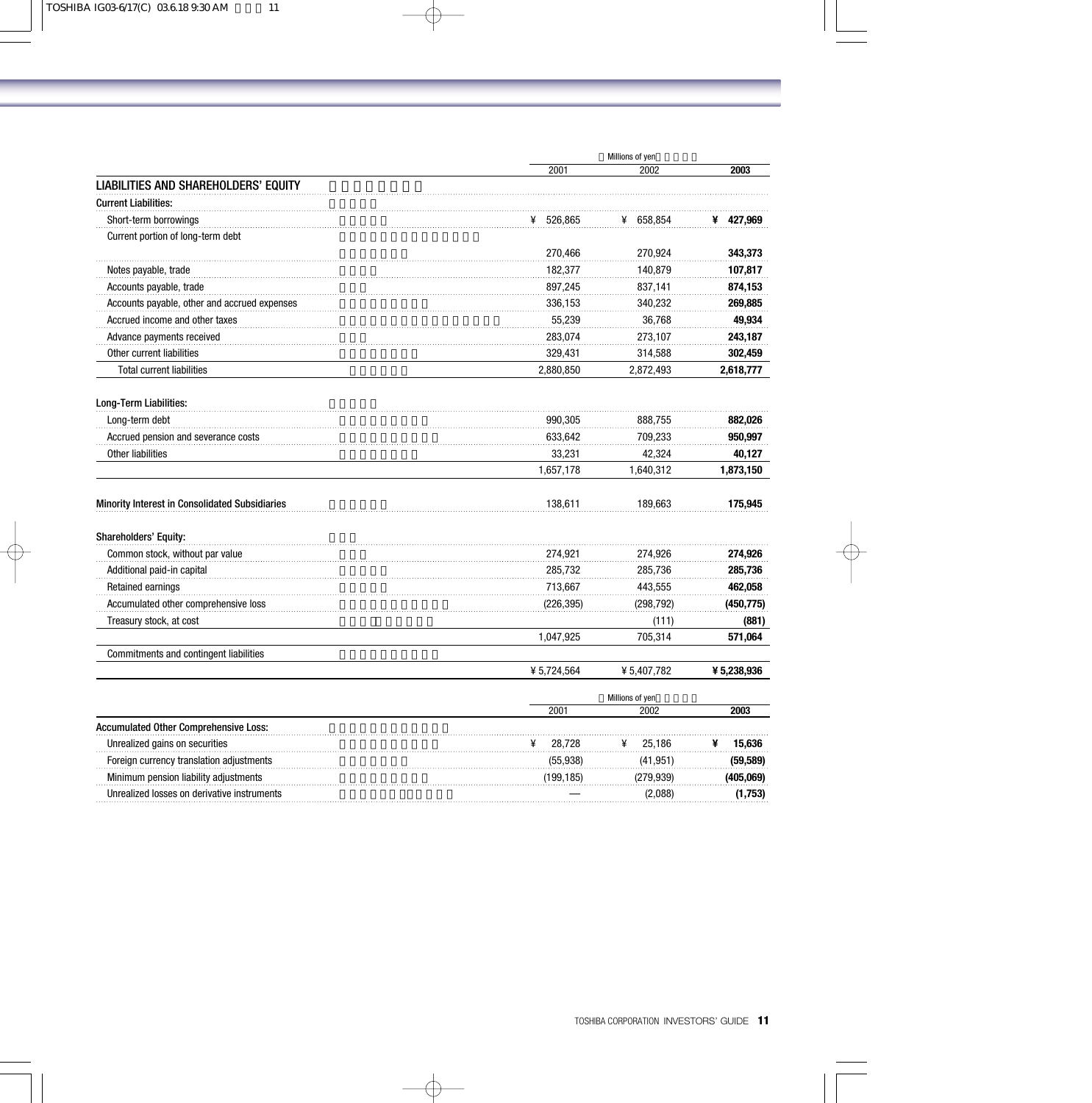# **Consolidated Statements of Operations**

| <b>Toshiba Corporation and Its Subsidiaries</b> |     |
|-------------------------------------------------|-----|
| Years ended March 31, 2001, 2002 and 2003       | 331 |

|                                                                                       |             | Millions of yen |             |  |  |
|---------------------------------------------------------------------------------------|-------------|-----------------|-------------|--|--|
|                                                                                       | 2001        | 2002            | 2003        |  |  |
| Sales and Other Income:                                                               |             |                 |             |  |  |
| Net sales                                                                             | ¥5,951,357  | ¥ 5,394,033     | ¥ 5,655,778 |  |  |
| Interest and dividends                                                                | 18,230      | 14,704          | 13,381      |  |  |
| Other income                                                                          | 110,601     | 59,100          | 65,937      |  |  |
|                                                                                       | 6,080,188   | 5,467,837       | 5,735,096   |  |  |
| <b>Costs and Expenses:</b>                                                            |             |                 |             |  |  |
| Cost of sales                                                                         | 4,323,525   | 4,070,130       | 4,146,460   |  |  |
| Selling, general and administrative                                                   | 1,395,699   | 1,437,478       | 1,393,776   |  |  |
| Restructuring charges                                                                 |             | 208,954         |             |  |  |
| Interest                                                                              | 41,102      | 29,891          | 24,257      |  |  |
| Other                                                                                 | 131,763     | 98,071          | 117,480     |  |  |
|                                                                                       | 5,892,089   | 5,844,524       | 5,681,973   |  |  |
| Income (Loss) before Income Taxes<br>and Minority Interest                            | 188,099     | (376, 687)      | 53,123      |  |  |
| <b>Income Taxes:</b>                                                                  |             |                 |             |  |  |
| Current                                                                               | 53,223      | 36,185          | 50,986      |  |  |
| Deferred                                                                              | 42,922      | (150, 100)      | (2, 454)    |  |  |
| Income (Loss) before Minority Interest and<br><b>Equity in Earnings of Affiliates</b> | 91,954      | (262, 772)      | 4,591       |  |  |
| Minority Interest in Income (Loss) of<br><b>Consolidated Subsidiaries</b>             | 5.140       | (6, 315)        | (11, 330)   |  |  |
| Income (Loss) before Equity in Earnings of Affiliates                                 | 86,814      | (256, 457)      | 15,921      |  |  |
| <b>Equity in Earnings of Affiliates</b>                                               | 9,354       | 2,440           | 2,582       |  |  |
| Net Income (Loss)                                                                     | 96,168<br>¥ | ¥ $(254, 017)$  | ¥<br>18,503 |  |  |

# **Quarterly Performance Highlights**

Fiscal 2002 2003 3

| Millions of yen, except per share amounts | ιu         | 20       | 21        | 4ι.     |
|-------------------------------------------|------------|----------|-----------|---------|
| Net sales                                 | ¥1.191.119 | .443.944 | 1.314.347 | 706.368 |
| ncome (loss)                              |            |          |           | 10.24   |
| Net income (loss)                         | 18.795     | 7.612    |           | 51.809  |
| Earnings per<br>r snare (¥,               | ,5.84'     | 2.3      | (2.14     |         |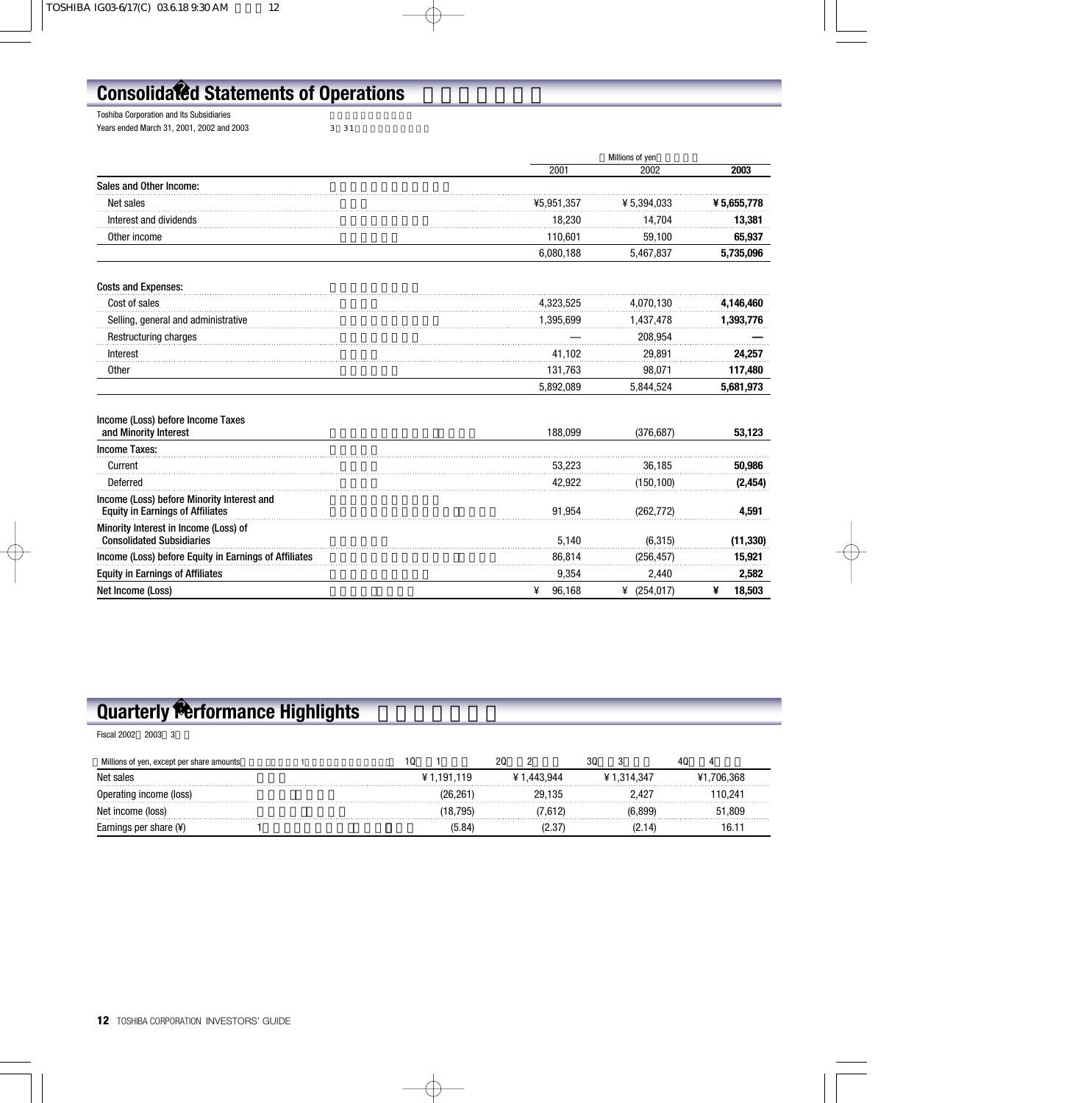# **Consolidated Statements of Cash Flows**

| <b>Toshiba Corporation and Its Subsidiaries</b> |      |  |
|-------------------------------------------------|------|--|
| Years ended March 31, 2001, 2002 and 2003       | 3 31 |  |

|                                                                                            |                   | Millions of yen       |                      |  |
|--------------------------------------------------------------------------------------------|-------------------|-----------------------|----------------------|--|
|                                                                                            | 2001              | 2002                  | 2003                 |  |
| <b>Cash Flows from Operating Activities:</b>                                               |                   |                       |                      |  |
| Net income (loss)                                                                          | ¥ 96,168          | $*(254, 017)$         | ¥ 18,503             |  |
| Adjustments to reconcile net income (loss) to<br>net cash provided by operating activities |                   |                       |                      |  |
| Depreciation and amortization                                                              | 339,816           | 326,239               | 260,835              |  |
| Accrual (provision) for pension and severance costs,                                       |                   |                       |                      |  |
| less payments                                                                              | (10,667)          | (45, 621)             | 20,296               |  |
| Deferred income tax (benefit) provision                                                    | 42,922            | (150, 100)            | (2, 454)             |  |
| Equity in income of affiliates                                                             | (9, 354)          | (2, 440)              | (2,582)              |  |
| Loss (gain) from sales, disposal and impairment of property<br>and securities, net         | (30, 758)         | 94,579                | 30,337               |  |
| Minority interest in (loss) income of consolidated subsidiaries                            | 5,140             | (6, 315)              | (11, 330)            |  |
| (Increase) decrease in notes and accounts receivable, trade                                | 34,857            | 118,775               | (13,520)             |  |
| Decrease in finance receivables, net                                                       | 22,255            | 32,056                | 2,538                |  |
| Decrease in inventories                                                                    | 51,755            | 141,137               | 17,856               |  |
| (Increase) decrease in other current assets                                                | (70.750)          | 4,354                 | (35, 299)            |  |
| (Increase) decrease in long-term receivables                                               | 695               | 4,366                 | (15, 283)            |  |
| Decrease (increase) in long-term finance receivables, net                                  | (6,639)           | 28,434                | 52,697               |  |
| Increase (decrease) in notes and accounts payable, trade                                   | 13,804            | (108,060)             | 6,392                |  |
| Increase (decrease) in accrued income and other taxes                                      |                   |                       |                      |  |
|                                                                                            | 8,672             | (19,038)              | 13,183               |  |
| Decrease in advance payments received                                                      | (17, 415)         | (16, 964)             | (16, 860)            |  |
| (Decrease) increase in accounts payable and other liabilities                              | (16, 860)         | 1,780                 | (53,706)             |  |
| Net cash provided by operating activities                                                  | 453,641           | 149,165               | 271,603              |  |
| <b>Cash Flows from Investing Activities:</b>                                               |                   |                       |                      |  |
| Proceeds from sale of property                                                             | 12,565            | 65,604                | 151,319              |  |
| Proceeds from sale of securities                                                           | 23,774            | 29,714                | 13,897               |  |
| Acquisition of property and equipment                                                      | (257, 448)        | (364, 671)            | (249, 253)           |  |
| Purchase of securities                                                                     | (13, 126)         | (39, 489)             | (22, 557)            |  |
| (Increase) decrease in investments in affiliates                                           | 19,272            | 4,956                 | (12, 409)            |  |
| (Increase) decrease in other assets and other                                              | 38,216            | (21, 693)             | (28, 985)            |  |
| Net cash used in investing activities                                                      | (176, 747)        | (325, 579)            | (147, 988)           |  |
| <b>Cash Flows from Financing Activities:</b>                                               |                   |                       |                      |  |
| Proceeds from long-term debt                                                               | 233,929           | 322,941               | 363,086              |  |
| Repayment of long-term debt                                                                | (398, 669)        | (420, 726)            | (280,965)            |  |
| (Decrease) increase in short-term borrowings                                               | (95, 310)         | 114,913               | (238, 600)           |  |
| Dividends paid                                                                             | (25, 598)         | (16, 045)             | (2, 428)             |  |
| Proceeds from stock offering by subsidiaries                                               |                   | 52,523                | (79)                 |  |
| Purchase of treasury stock                                                                 |                   | (111)                 | (770)                |  |
| Net cash (used in) provided by financing activities                                        | (285, 648)        | 53,495                | (159, 756)           |  |
| Effect of Exchange Rate Changes on Cash and Cash Equivalents                               | 31,112            | 5,756                 | (7, 193)             |  |
| Net (Decrease) Increase in Cash and Cash Equivalents                                       |                   |                       |                      |  |
| Cash and Cash Equivalents at Beginning of Year                                             | 22,358<br>465,237 | (117, 163)<br>487,595 | (43, 334)<br>370,432 |  |
| Cash and Cash Equivalents at End of Year                                                   | ¥487,595          | ¥ 370,432             | ¥ 327,098            |  |
| Supplemental Disclosure of Cash Flow Information:<br>Cash paid during the year for         |                   |                       |                      |  |
| Interest                                                                                   | ¥ 52,789          | ¥ 39,347              | ¥ 31,932             |  |
|                                                                                            |                   |                       |                      |  |
| Income taxes                                                                               | ¥ $61,161$        | ¥ 55,340              | ¥43,094              |  |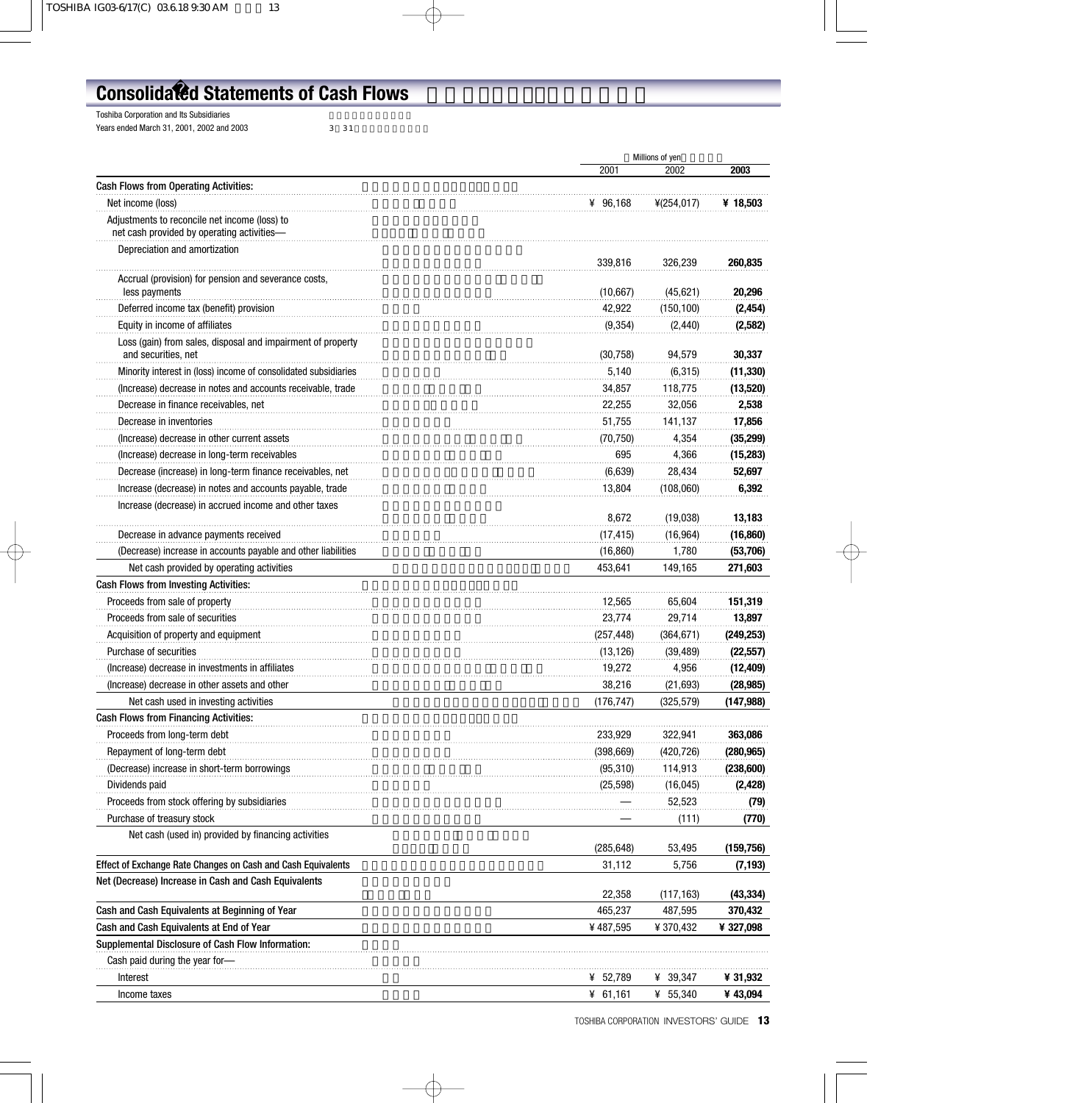# **Major Products**

### Information & Communications Systems

- •System consulting services
- •Outsourcing and ASP services
- •Knowledge integration services
- •Computer systems for central government agencies
- •General administration information systems for local governments
- •Solution systems for financial institutions, insurance companies
- •Solution systems for the distribution and service industries
- •Newspaper editing and layout systems
- •Studio systems and transmitter systems for broadcasting stations
- •Media solution business development
- •Content business development
- •Optical submarine systems
- •Public administration radio communications systems
- •Business communications systems
- •Automatic letter processing systems
- •Integrated railway station service systems
- •Expressway toll collections systems
- •Intelligent transport systems
- •Copiers
- •POS terminals

Social Infrastructure Systems •Control systems for water purification plants

**14** TOSHIBA CORPORATION INVESTORS' GUIDE

P8 extensive production of the state  $P$ 

Note: Products are listed according to the Industry Segments on page 8 until March 2003.

- and sewage treatment plants
- •Road and airport systems
- •Building automation systems
- •Power supply systems
- •Substation systems
- •Uninterruptible power systems

ASP

•Industrial computers

POS

- •Devices for control, instrumentation and measurement systems
- •Watt-hour meter and gas meter equipment
- •Motor application systems/industrial power distribution systems
- •New energy systems
- •Power supply systems for rolling stock
- •Rolling stock electrical systems
- •Railway station service systems
- •Radar systems
- •Air traffic control and navigation aid systems
- •Aerospace equipment
- •X-ray computed tomography systems
- •Magnetic Resonance Imaging (MRI) systems
- •Elevators and escalators

### Power Systems

- •Nuclear turbines and generators
	- •Boiling water reactor (BWR) power plants
	- •Hydro electric power generating devices
	- •Thermal power generating devices
	- •Geothermal power generating devices
	- •Transformers
	- •Instrumentation and control systems
	- •Gas insulated switchgears
	-

### Digital Media

- •PCs
- •Servers
- •Work stations
- •Routers
- •Hard disk drives
- •CD-RW/DVD-ROM drives
- 

- 
- BWR
- 
- 
- 



- •Air-conditioning systems •Washing machines
- •Clothes dryers

•DVD-ROM drives •DVD-RAM drives •CD-ROM drives •Memory cards •IC cards •Color TVs •Digital Hi-Vision TVs •Projection TVs

decoders •DVD video players •DVD video recorders

•LCD data projectors •Digital still cameras •Mobile audio players •Cellular phones

Home Appliances •Room air conditioners

•PDA (personal digital assistant)

•VCRs

•Satellite broadcasting receivers and

- •Vacuum cleaners
- •Refrigerators
- •Microwave ovens
- •Juicers •Toasters
- •Rice cookers
- 
- •Incandescent lights
- •Fluorescent lights

- CD-RW DVD ROM DVD-ROM DVD-RAM CD ROM
- IC.
- DVD DVD
- 

### PDA

### Electronic Devices & Components

- •Color picture tubes
- •Display tubes •Magnetron tubes
- •X-ray tubes
- •TFT modules
- •P-Si TFT modules
- •Rechargeable lithium-ion batteries
- •Thermal print heads
- •Tungsten and molybdenum
- •Amorphous magnetic parts
- •Rare earth magnets
- 
- •Magnetic regenerator materials
- •Fine ceramics •General-purpose CMOS Logic series
- •Small signal devices

•Opto semiconductor devices •High-power devices •Audio and visual system LSIs •System LSIs for digital consumers •System LSIs for PC/PC peripherals •System LSIs for cellular phones •Telecommunication system LSIs •Network communication system LSIs •System LSIs for automobiles •Microcomputers and microcomputer peripheral control system LSIs

•Power devices

•Bipolar ICs •DRAMs •SRAMs •Flash memories

**Others** •Real estate •Financial services •Distribution services

 $\mathbf{\hat{x}}$ 

カラーTV用ブラウン管

CMOS

AV ISI

DRAM SRAM Flash

PC/PC LSI  $\mathbb{R}$  is a strong strong strong strong strong strong strong strong strong strong strong strong strong strong strong strong strong strong strong strong strong strong strong strong strong strong strong strong strong stro LSI LSI  $\overline{1}$  SI マイクロコンピュータ及び周辺LSI バイポーラIC

LSI

アモルファスシリコンTFTディスプレイ ポリシリコンTFTディスプレイ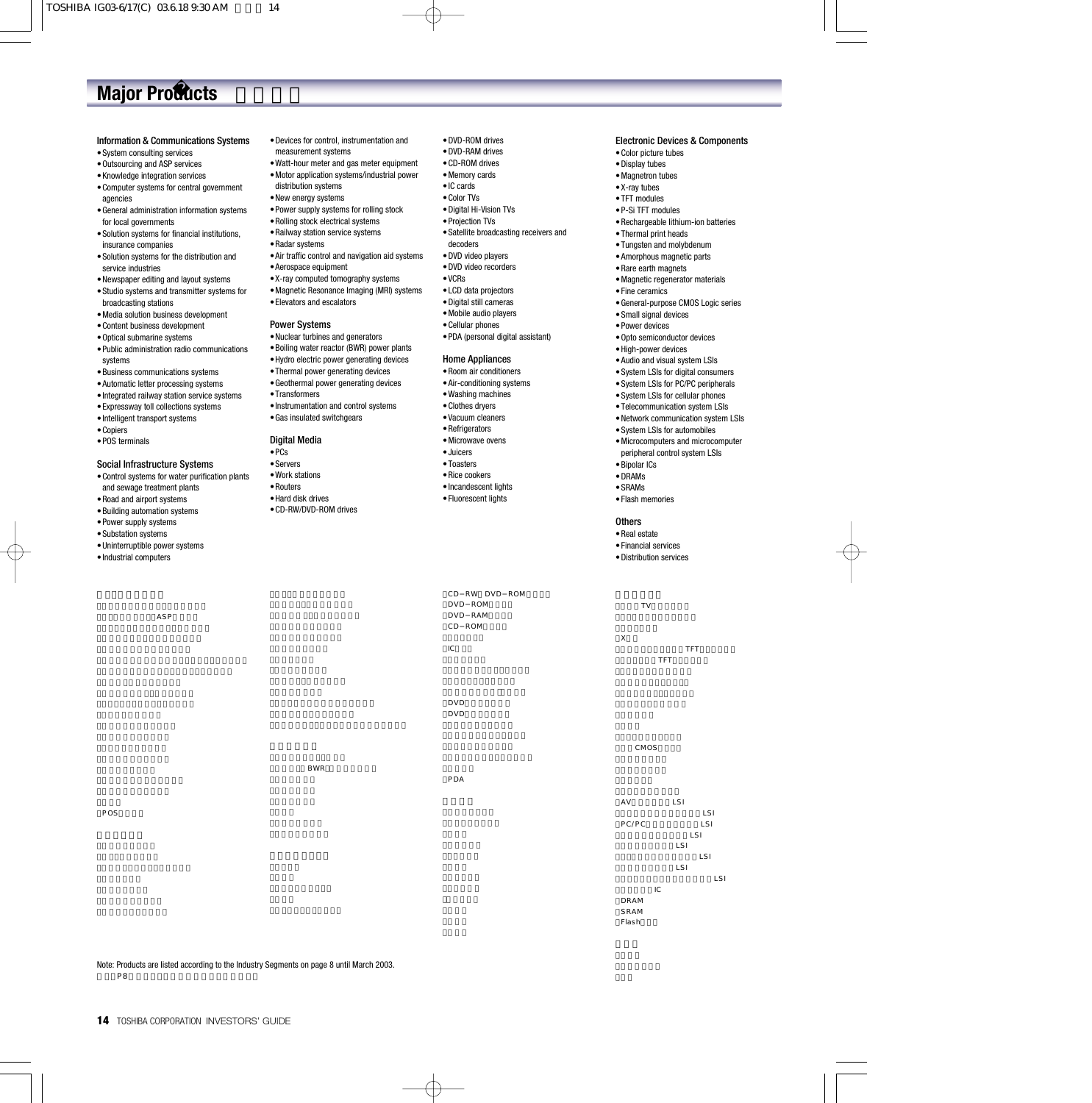# **Consolidated Subsidiaries**

### **JAPAN**

A&T BATTERY CORPORATION DEVICE LINK, INC. HARISON TOSHIBA LIGHTING CO., LTD. IT-SERVICES CORPORATION IWATE TOSHIBA ELECTRONICS CO., LTD. JOINT FUEL CO., LTD. KAGA TOSHIBA ELECTRONICS CORPORATION KAWASAKI ESTATE MANAGEMENT CO., LTD. SHIBAURA MECHATRONICS CORPORATION TOSHIBA BATTERY CO., LTD. TOSHIBA BUILDING CO., LTD. TOSHIBA CAPITAL CORPORATION TOSHIBA CARRIER AIR CONDITIONING SYSTEMS CORPORATION TOSHIBA CARRIER CORPORATION TOSHIBA DEVICE CORPORATION TOSHIBA ELEVATOR AND BUILDING SYSTEMS CORPORATION TOSHIBA ELEVATOR PRODUCTS CORPORATION TOSHIBA ENGINEERING CORPORATION TOSHIBA FINANCE CORPORATION TOSHIBA HOME TECHNOLOGY CORPORATION TOSHIBA INDUSTRIAL PRODUCTS SALES CORPORATION TOSHIBA INFORMATION EQUIPMENT CO., LTD. TOSHIBA IT-SOLUTIONS CORPORATION TOSHIBA LIFESTYLE-ELECTRONICS CORPORATION TOSHIBA LIGHTING & TECHNOLOGY CORPORATION TOSHIBA LOGISTICS CORPORATION TOSHIBA MATSUSHITA DISPLAY TECHNOLOGY CO., LTD. TOSHIBA MEDICAL FINANCE CO., LTD. TOSHIBA MEDICAL SYSTEMS CO., LTD. TOSHIBA MULTI MEDIA DEVICES CO., LTD. TOSHIBA PLANT KENSETSU CO., LTD. TOSHIBA SOGO FINANCE CORPORATION TOSHIBA TEC CORPORATION Plus 168 other domestic subsidiaries

### **OVERSEAS**

AFPD PTE., LTD. DALIAN TOSHIBA TELEVISION CO., LTD. GE TOSHIBA AUTOMATION SYSTEMS, L.L.C. TAIWAN TOSHIBA INTERNATIONAL PROCUREMENT CORP. TGA HOLDINGS L.L.C. TOSHIBA (CHINA) CO., LTD. TOSHIBA AMERICA BUSINESS SOLUTIONS, INC. TOSHIBA AMERICA CAPITAL CORPORATION TOSHIBA AMERICA CONSUMER PRODUCTS, INC. TOSHIBA AMERICA ELECTRONIC COMPONENTS, INC. TOSHIBA AMERICA INFORMATION SYSTEMS, INC. TOSHIBA AMERICA MEDICAL SYSTEMS, INC. TOSHIBA AMERICA MRI, INC. TOSHIBA AMERICA, INC. TOSHIBA ASIA PACIFIC PTE., LTD. TOSHIBA CAPITAL (ASIA) LTD. TOSHIBA COMPRESSOR (TAIWAN) CORPORATION TOSHIBA CONSUMER PRODUCTS (THAILAND) CO., LTD. TOSHIBA DALIAN CO., LTD. TOSHIBA ELECTRONICS ASIA, LTD. TOSHIBA ELECTRONICS MALAYSIA SDN. BHD. TOSHIBA EUROPE GmbH TOSHIBA INFORMATION EQUIPMENT (PHILIPPINES), INC. TOSHIBA INFORMATION SYSTEMS (UK) LTD. TOSHIBA INTERNATIONAL CORPORATION TOSHIBA INTERNATIONAL FINANCE (NETHERLANDS) B.V. TOSHIBA INTERNATIONAL FINANCE (UK) PLC. TOSHIBA MEDICAL SYSTEMS EUROPE B.V. TOSHIBA SYSTEMES (FRANCE) S.A. TOSHIBA TEC EUROPE IMAGING SYSTEMS S.A. TOSHIBA TEC FRANCE IMAGING SYSTEMS S.A. Plus 83 other overseas subsidiaries

MR<sub>I</sub>

東芝システム・フランス社.

他168社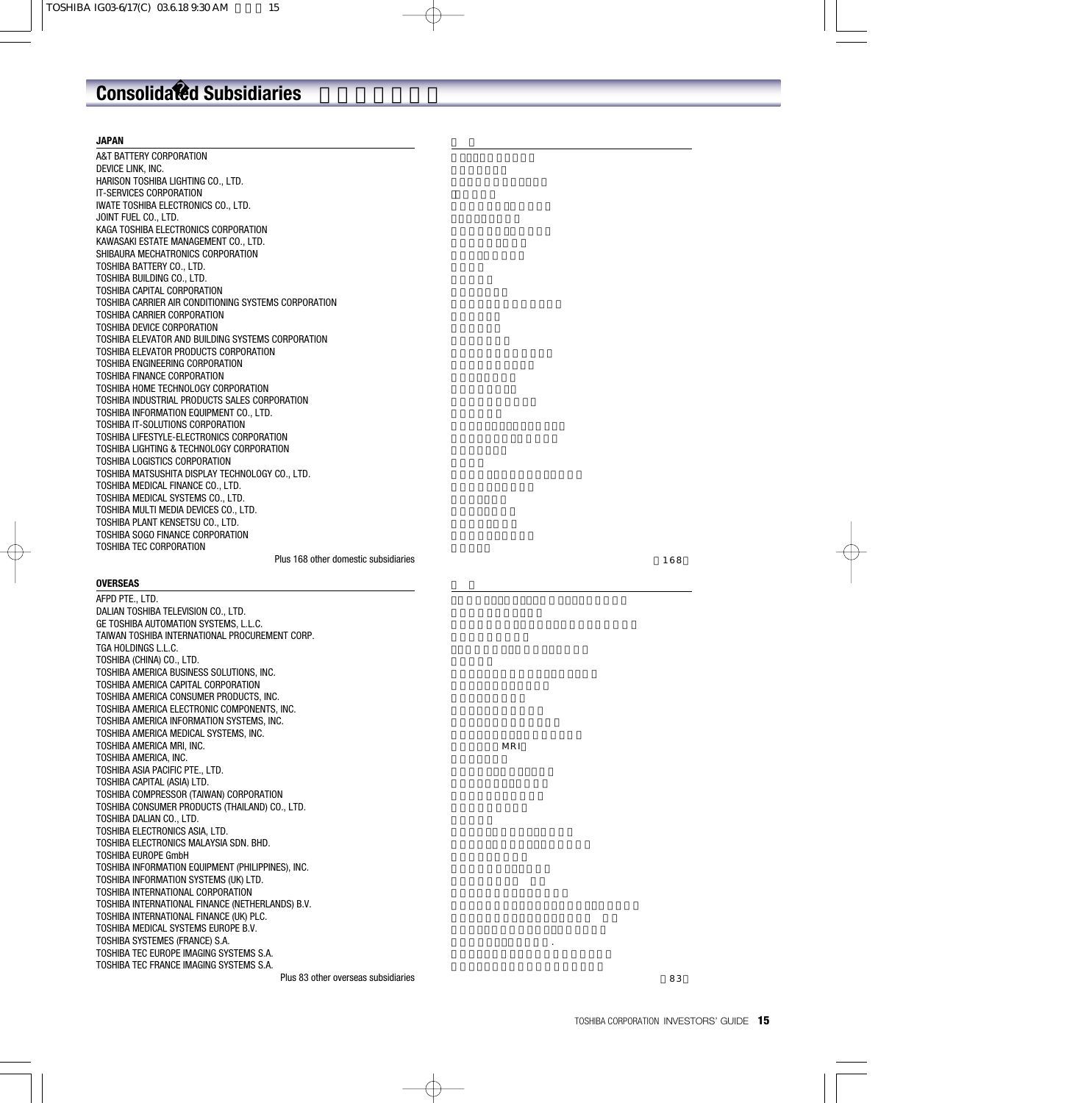# **Common Stock Information**

Years ended March 31 3 31

Common Stock Price Trends

|                                                                     | 1993                                                                                      | 1994   | 1995   | 1996        | 1997                                                       | 1998   | 1999   | 2000   | 2001   | 2002                       | 2003  |
|---------------------------------------------------------------------|-------------------------------------------------------------------------------------------|--------|--------|-------------|------------------------------------------------------------|--------|--------|--------|--------|----------------------------|-------|
| Common stock price                                                  |                                                                                           |        |        |             |                                                            |        |        |        |        |                            |       |
| (Year-end/¥/Close)                                                  | 652                                                                                       | 737    | 589    | 812         | 684                                                        | 540    | 809    | 1,046  | 732    | 564                        | 313   |
| High                                                                | 778                                                                                       | 878    | 811    | 869         | 787                                                        | 717    | 1,005  | 1,280  | 842    | 611                        | 433   |
| Low                                                                 | 555                                                                                       | 670    | 493    | 697         | 500                                                        | 430    | 632    | 722    | 419    | 292                        | 303   |
| Nikkei Average (Year-end close) (¥)                                 |                                                                                           |        |        |             |                                                            |        |        |        |        |                            |       |
|                                                                     | 17,417                                                                                    | 19,723 | 19,868 | 19,361      | 15,259                                                     | 13,842 | 18,934 | 13,785 | 10,543 | 11,493                     | 7,831 |
| Outstanding shares (Millions of shares)                             |                                                                                           |        |        |             |                                                            |        |        |        |        |                            |       |
|                                                                     | 3,212                                                                                     | 3,213  | 3,218  | 3,218       | 3,219                                                      | 3,219  | 3,219  | 3,219  | 3,219  | 3,219                      | 3,219 |
| Market capitalization (¥ billion)*                                  |                                                                                           |        |        |             |                                                            |        |        |        |        |                            |       |
|                                                                     | 2,094                                                                                     | 2,368  | 1,896  | 2,614       | 2,202                                                      | 1,738  | 2,604  | 3,367  | 2,356  | 1,816                      | 1,008 |
| *Market capitalization is calculated at the end of the fiscal year. |                                                                                           |        |        |             |                                                            |        |        |        |        |                            |       |
| Dividends per share (¥)                                             |                                                                                           |        |        |             |                                                            |        |        |        |        |                            |       |
| 1                                                                   | 10.00                                                                                     | 10.00  | 10.00  | 10.00       | 10.00                                                      | 10.00  | 6.00   | 3.00   | 10.00  |                            | 3.00  |
| Payout ratio (%)                                                    |                                                                                           |        |        |             |                                                            |        |        |        |        |                            |       |
| Non-consolidated                                                    |                                                                                           | 264.7  | 72.0   | 35.6        | 48.0                                                       | 218.6  |        |        | 26.6   |                            | 11.6  |
| 2.<br>3.2003<br>$\overline{4}$<br>¥                                 |                                                                                           |        |        |             |                                                            |        |        |        |        | ¥                          |       |
| 1,500<br>Stock Price (left-hand scale)                              |                                                                                           |        |        |             | - Nikkei Average (Year-end close) (upper right-hand scale) |        |        |        |        | 30,000                     |       |
| Stock Turnover (lower right-hand scale)                             |                                                                                           |        |        |             |                                                            |        |        |        |        |                            |       |
|                                                                     |                                                                                           |        |        |             |                                                            |        |        |        |        |                            |       |
| 1,000                                                               |                                                                                           |        |        |             |                                                            |        |        |        |        | 20,000                     |       |
|                                                                     |                                                                                           |        |        |             |                                                            |        |        |        |        |                            |       |
|                                                                     |                                                                                           |        |        | $\mu^{\mu}$ |                                                            |        |        |        |        |                            |       |
| 500                                                                 |                                                                                           |        |        |             |                                                            |        |        |        |        | 10,000                     |       |
|                                                                     |                                                                                           |        |        |             |                                                            |        |        |        |        | nousands of shares         |       |
|                                                                     |                                                                                           |        |        |             |                                                            |        |        |        |        | 400,000                    |       |
|                                                                     |                                                                                           |        |        |             |                                                            |        |        |        |        | $-300,000$<br>$-200,000$   |       |
|                                                                     |                                                                                           |        |        |             |                                                            |        |        |        |        | $-100,000$<br>$\mathbf{0}$ |       |
| 99/4 5 6 7 8 9 10 11 12 00/1 2 3 4                                  | 5 6 7 8 9 10 11 12 01/1 2 3 4 5 6 7 8 9 10 11 12 02/1 2 3 4 5 6 7 8 9 10 11 12 03/1 2 3 4 |        |        |             |                                                            |        |        |        |        |                            |       |

### Corporate Bonds

| <b>Billions of yen</b>      | Amount Issued | Date of Issue            | Coupon  | Maturity                 |
|-----------------------------|---------------|--------------------------|---------|--------------------------|
| Unsecured yen debenture #39 | 60            | May 29, 2002             | 0.49%   | May 27, 2005             |
|                             |               |                          |         |                          |
| Unsecured yen debenture #40 | 40            | May 29, 2002             | $.08\%$ | May 29, 2008             |
|                             |               |                          | %       |                          |
| Unsecured yen debenture #41 | 30            | <b>February 28, 2003</b> | 0.50%   | <b>February 28, 2006</b> |
|                             |               |                          |         |                          |

Note: Corporate bonds issued in FY2002.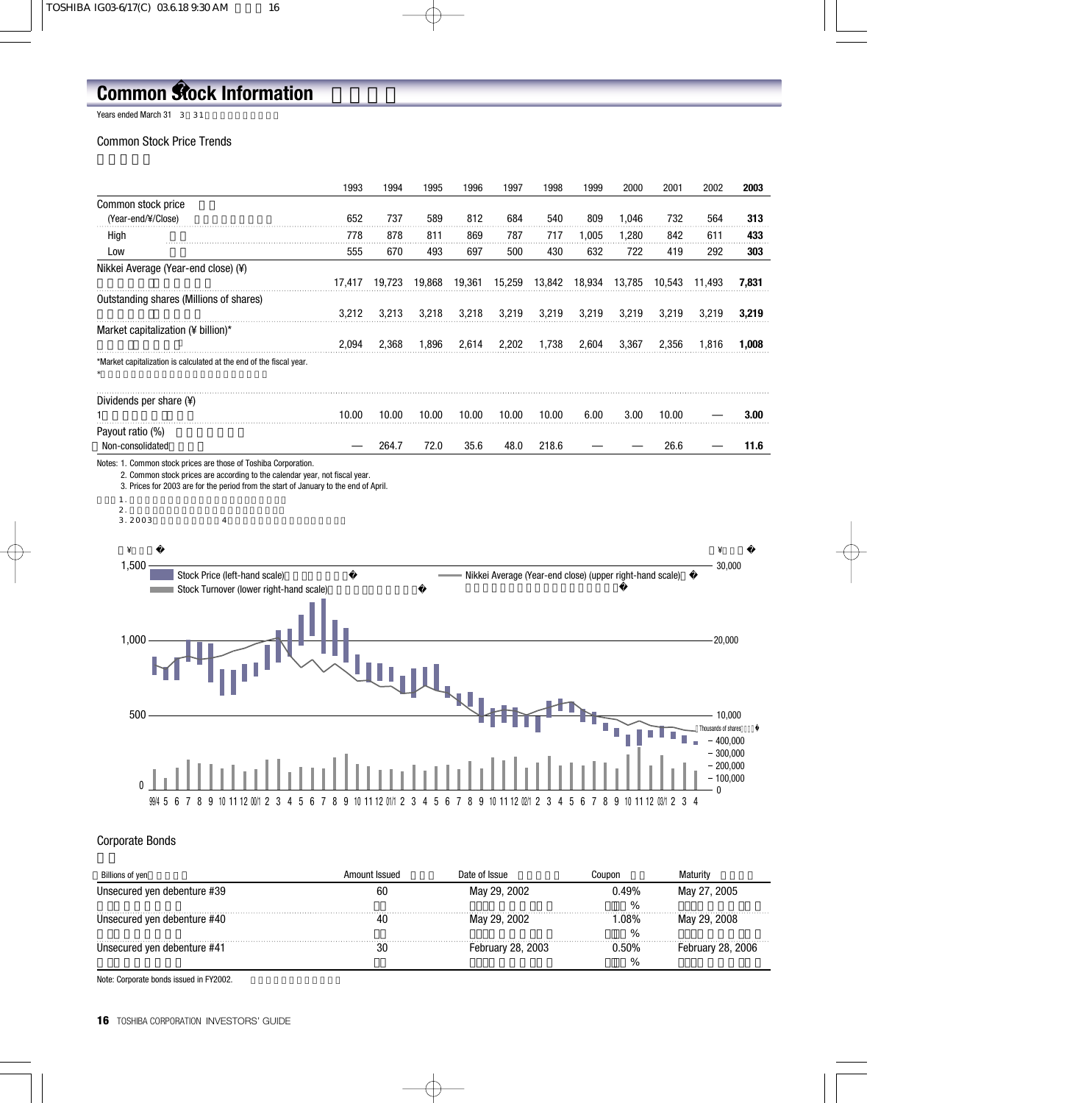| As of March 31, 2003                                                                                                                                                                                                                                                                                                              | 2003 3 31                                                                                                                                  |
|-----------------------------------------------------------------------------------------------------------------------------------------------------------------------------------------------------------------------------------------------------------------------------------------------------------------------------------|--------------------------------------------------------------------------------------------------------------------------------------------|
|                                                                                                                                                                                                                                                                                                                                   |                                                                                                                                            |
| <b>Toshiba Corporation</b>                                                                                                                                                                                                                                                                                                        |                                                                                                                                            |
| Headquarters: 1-1, Shibaura 1-chome, Minato-ku, Tokyo 105-8001, Japan                                                                                                                                                                                                                                                             | 105-8001<br>$1 - 1 - 1$                                                                                                                    |
| Founded: July 1875                                                                                                                                                                                                                                                                                                                | 1875 7                                                                                                                                     |
| Number of Employees: 165,776 (consolidated basis)                                                                                                                                                                                                                                                                                 | 165,776                                                                                                                                    |
| Fiscal Year: April 1 - March 31                                                                                                                                                                                                                                                                                                   | $4 \quad 1$<br>$3 \quad 31$                                                                                                                |
| Authorized Number of Shares: 10,000,000,000 shares                                                                                                                                                                                                                                                                                | 10,000,000,000                                                                                                                             |
| Number of Shares Issued and Outstanding: 3,219,027,165 shares                                                                                                                                                                                                                                                                     | 3,219,027,165                                                                                                                              |
| Paid-in Capital: ¥274,926 million                                                                                                                                                                                                                                                                                                 | 274,926                                                                                                                                    |
| Number of Shareholders: 486,702                                                                                                                                                                                                                                                                                                   | 486,702                                                                                                                                    |
| Stock Exchange Listings: Tokyo, Osaka, Nagoya, Fukuoka,<br>London*, Luxembourg, Amsterdam*, Frankfurt,<br>Düsseldorf, Paris*, Switzerland<br>*Listing of Original Stock                                                                                                                                                           | $\star$                                                                                                                                    |
| Ticker Code on the Tokyo Stock Exchange: 6502                                                                                                                                                                                                                                                                                     | 6502                                                                                                                                       |
| Transfer Agent: The Chuo Mitsui Trust and Banking Company, Limited                                                                                                                                                                                                                                                                |                                                                                                                                            |
| For further information, please contact:<br><b>Toshiba Corporation</b><br><b>Investor Relations Group</b><br>1-1, Shibaura 1-chome, Minato-ku, Tokyo 105-8001, Japan<br>Phone: +81-3-3457-2096  Facsimile: +81-3-5444-9202<br>E-mail: ir@toshiba.co.jp<br>or via the Internet at:<br>http://www.toshiba.co.jp/about/ir/index2.htm | IR<br>105-8001<br>$1 - 1 - 1$<br>TEL: (03) 3457-2096 FAX: (03) 5444-9202<br>e-mail: ir@toshiba.co.jp<br>http://www.toshiba.co.jp/about/ir/ |

### Major Shareholders

|                                            | Percentage of<br>Total Common<br><b>Shares Outstanding</b> |
|--------------------------------------------|------------------------------------------------------------|
| The Master Trust Bank of Japan (Trust)     | 5.32 %                                                     |
| The Dai-ichi Mutual Life Insurance Company | 3.63                                                       |
| Japan Trustee Service Bank, Ltd. (Trust)   | 3.61                                                       |
| Nippon Life Insurance Company              |                                                            |
| Sumitomo Mitsui Banking Corporation        |                                                            |
| State Street Bank and Trust Company        | .80                                                        |
| Employees Stock Ownership Dlan             | 1 ፎቬ                                                       |

| loyees Stock Ownership Plan<br>Empl             | .b5 |
|-------------------------------------------------|-----|
| Chase Manhattan Bank NA '<br>، London<br>™he v  | .60 |
| NIPP <sub>(</sub><br>'ONKOA Insurance Co., Ltd. | .55 |
| ∵ Lta.<br>Shinsei.<br>i Bank,                   | .52 |
|                                                 |     |

(As of March 31, 2003) 2003 3 31

### Distribution of Shareholders

| <b>Financial institutions</b> | 23%   |
|-------------------------------|-------|
| Securities companies          | J.87  |
| Domestic companies            | しにつ   |
| Foreign investors             | 16 N1 |
| Individuals and others        | 38.36 |
| Total                         | ባበ%   |